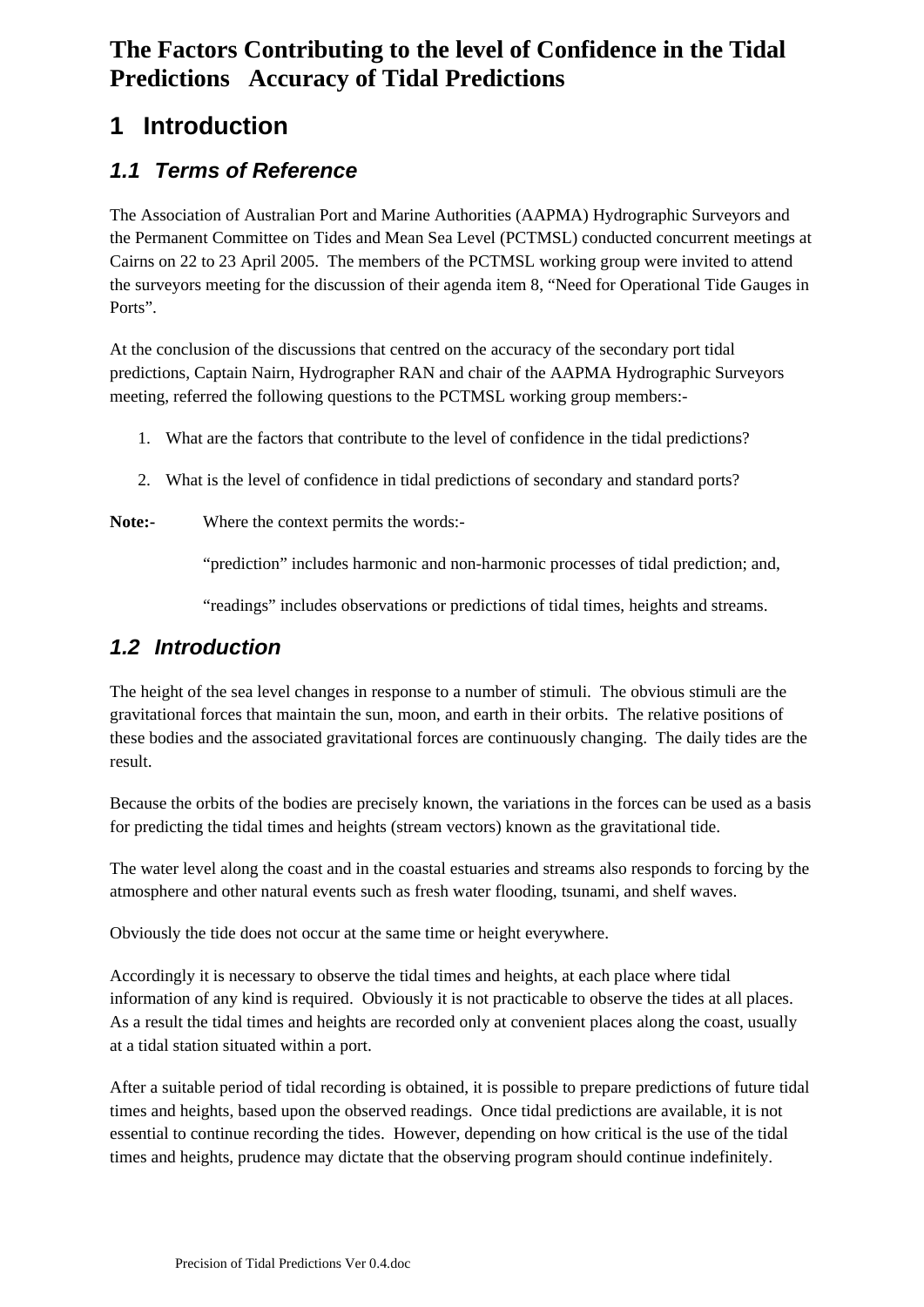## *1.3 Tidal Prediction*

Tidal predictions are a representation of the tide as it actually occurs. They are a hind cast or forecast based on a series of observations at the place, that is, tidal prediction is an extrapolative process using one of the so called harmonic or non-harmonic methods.

## *1.4 Standard Ports*

A standard port (may also be called reference tidal station) is a place where tide or tidal stream constants have been determined from observations, and which is used as a standard for comparison of simultaneous observations at a subordinate station. (IHO 1994)

The predictions for Australian standard ports are exclusively prepared directly from tidal observations by the harmonic method. Refer to Appendix 1 for an outline of the method.

## *1.5 The level of confidence*

In order to have confidence, it is necessary to assess and quantify the difference between the predicted and actual tide. For the purposes of this report, the statistics of the difference between the predicted and actual tide (non-tidal residuals) are accepted as being a measure of the "level of confidence" referred to in the terms of reference.

## **2 What are the factors that contribute to the level of confidence in the tidal predictions?**

## *2.1 Discussion*

All tidal information as a degree of uncertainty that will lower the confidence in the tidal predictions:-

- 1. Carefully recorded information has the least uncertainty;
- 2. Harmonic tidal predictions have a higher level of uncertainty; and,
- 3. Tidal predictions based on non-harmonic processes (such as the ratio process) have the highest level of uncertainty.

Tidal predictions are necessarily based on tidal observations recorded at the tidal station. The precision of all prediction methods depends upon the precision of the observed readings used to generate the necessary the harmonic constituent constants.

As already indicated, tidal prediction is an extrapolative process the success of which is dependent upon the causal agent (in this case the gravitational tides of the ocean) and the factors (the tidal constituent constants, and the environment) relating the cause to the effect (the tidal predictions) remaining unchanged.

Any change to the factors relating the cause and effect invalidates the prediction process and the results from it.

## **2.1.1 Gravitational Tides**

For practical purposes it is accepted that the gravitational tides remain unchanged.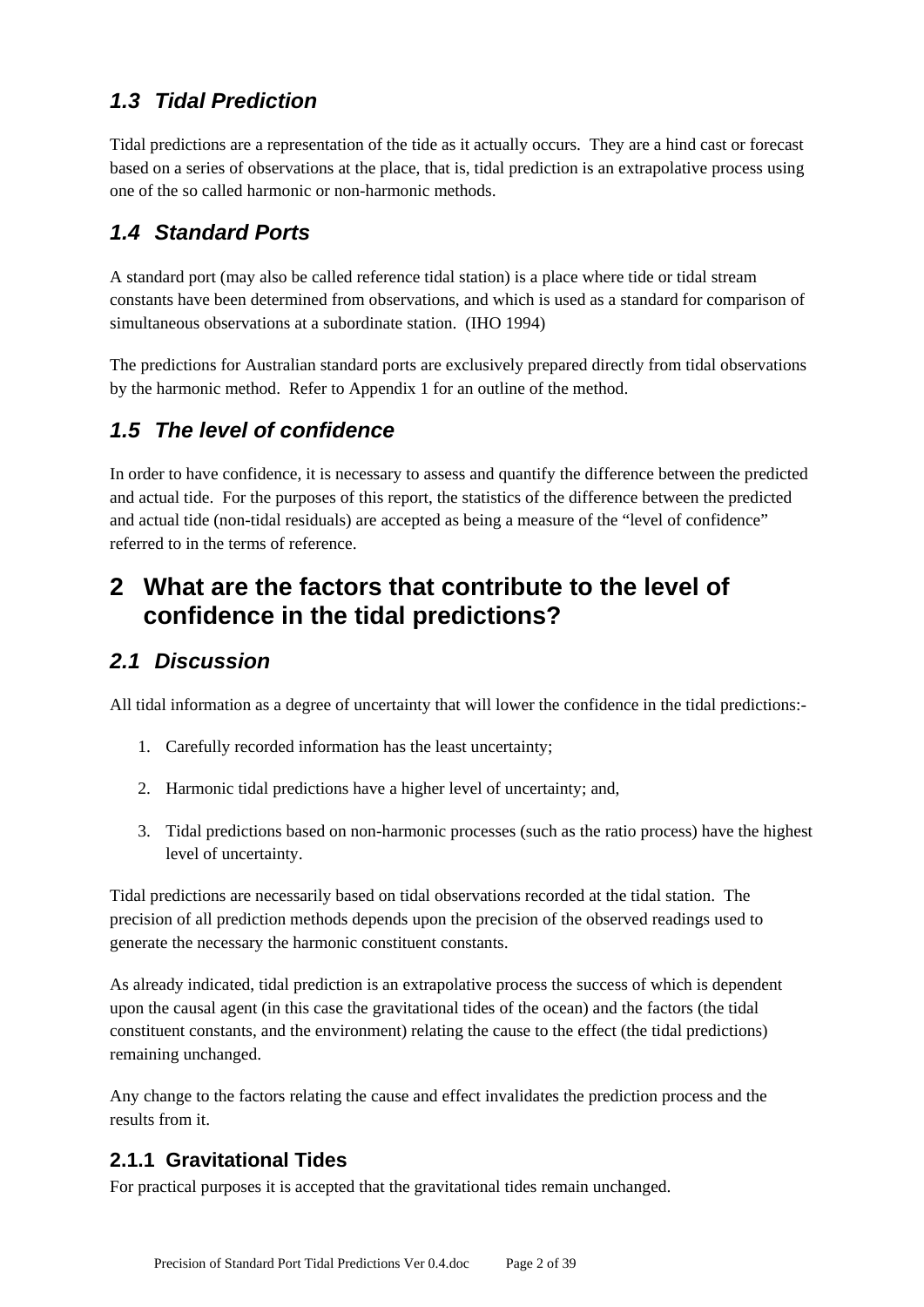### **2.1.2 The Real World Tides**

It is possible for the tidal regime (as measured by the tidal constituent constants) at a place to change under the influence of natural or anthropogenic modification to the waterway adjacent to the tidal station.

For the purposes of this paper, the tide may be considered as a progressive wave. As such it interacts with its environment, that is the depth and shape of the waterway, through which it travels. This interaction (the so called shallow water effect) distorts the sinusoidal shape of the time series of tidal heights that is indicated by the theory of the gravitational tides. Fortuitously, while the environment in the vicinity of the tidal station remains substantially unchanged, the shallow water effects also remain constant and can, to a large extent, be included in the tidal prediction process.

### **2.1.3 The Effect of Calculation Processes**

Different calculation processes will always produce different time and height predictions. The only way to achieve consistent predictions is to use one calculation process.

Because the harmonic process is based on tidal theory, this is the most accurate tidal prediction process available to calculate the times of high and low water and tidal heights at intervening times. It is the method of choice and it used to prepare the official standard port tidal predictions for the Australian National Tide Tables and similar state government official tide table publications.

### **2.1.4 Consistency**

Any inconsistency between tide tables raises doubts in the mind of the uses, particularly mariners to whom tide tables are critical input to the safe operation of ships. As an imperative of their profession, mariners are highly risk averse. Any inconsistency reduces their confidence in the tidal predictions.

There are international precedents for the concept that there should be only one tide table for each place this. In order to avoid publication of inconsistent tidal predictions the IHO urges agencies to share them.

## *2.2 Contributing factors*

There are factors that increase (conversely diminish) the confidence one may have in the tidal predictions.

## **2.2.1 Factors diminishing confidence**

These are the factors that the tidal analysist must consider when preparing tidal predictions.

Clearly there is some variability associated with the predictions prepared by any method. Any unexplained variation serves to diminish the confidence in the tidal predictions.

All of the following factors result in poorly performing or inconsistent tide tables:-

- 1. The observations used as the basis of the tidal predictions:
	- a. Their accuracy;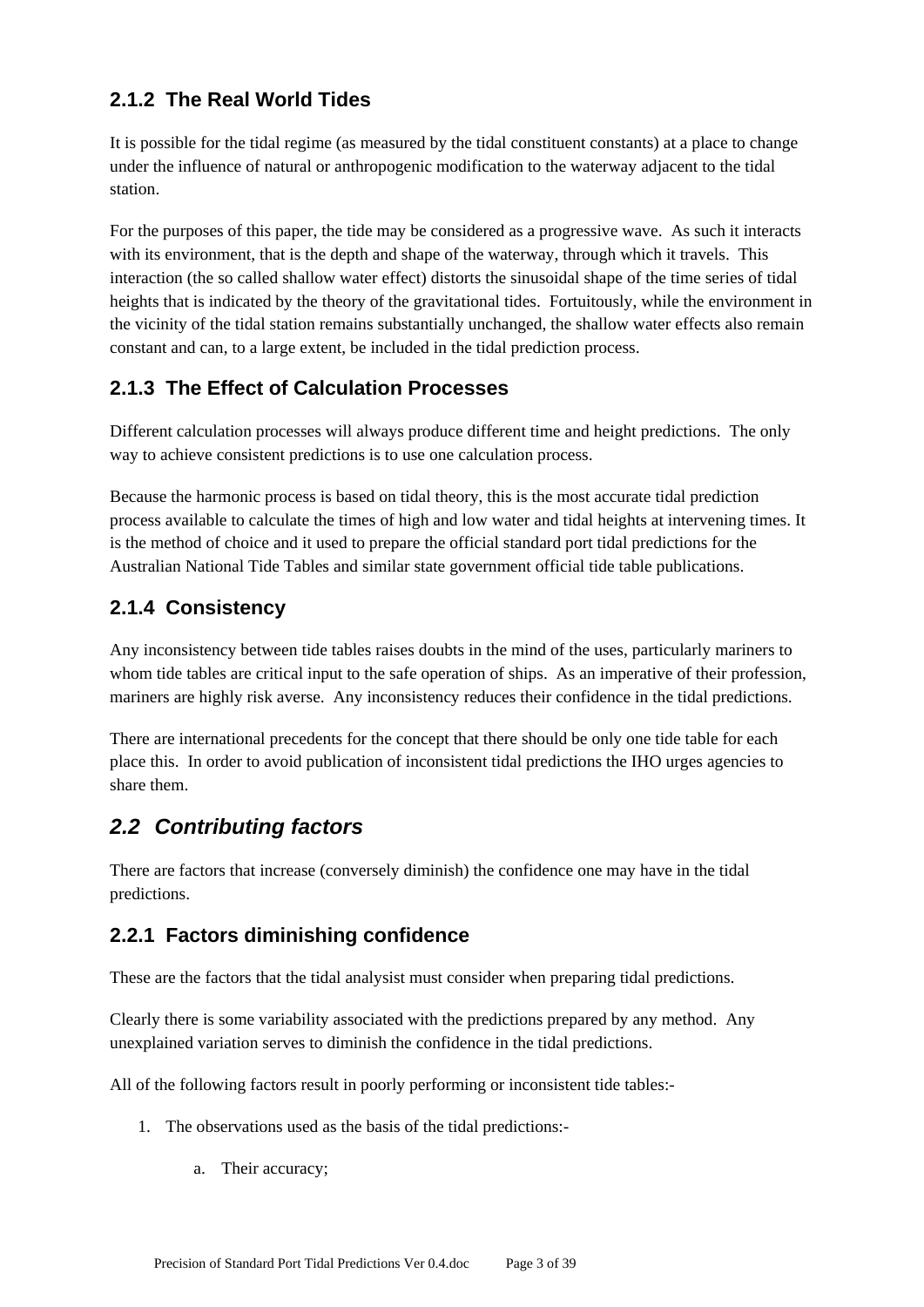- b. The degree to which they are typical of the average tidal conditions at the station (i.e. they are not unduly affected by storm tide, fresh water flood, etc);
- c. The period of observations available for use as the basis of the predictions;
- d. The degree to which the tidal station is subject to meteorological effects, storm tide and so on.
- 2. Changes to the environmental conditions that modify the tidal height and flow, principally the water depth in the vicinity of the tidal station and the depth and/or width of the waterway connecting the station to the open sea. Any such change violates the requirement that the factors used in the prediction process must remain truly constant. Environmental changes are discernable in the tidal record as changes over time to the:
	- a. "Shallow water" effects; and,
	- b. The "shallow water" constituent constants.
- 3. Imperfections in the tidal harmonic model used:
	- a. The number of tidal constituents that can be resolved from the available tidal recordings;
	- b. The appropriateness of the constituents selected to form the tidal model, including any constituents inferred, or selected as "related" constituents;
	- c. How well the shallow water effects are represented; and,
	- d. How well the seasonal variation of mean sea level is represented.

### **2.2.2 Factors increasing confidence**

The following factors tend to counteract the uncertainty engendered by any unexplained variation. They contribute to an increase in the confidence in the tidal predictions prepared by either the harmonic or non-harmonic methods:-

- 1. The availability of tidal recordings for the execution of regular checks of the predicted tide times and heights;
- 2. Rigorous operation of the tidal recording station;
- 3. Quality assured preparation of the "Official" tidal predictions for the port;
- 4. Regular testing and reporting on the variability between the observed and predicted tidal times and heights; and,
- 5. Adherence to the concept of only one tide table for each port tidal station (that is, 100% consistency of the tidal predictions is maintained).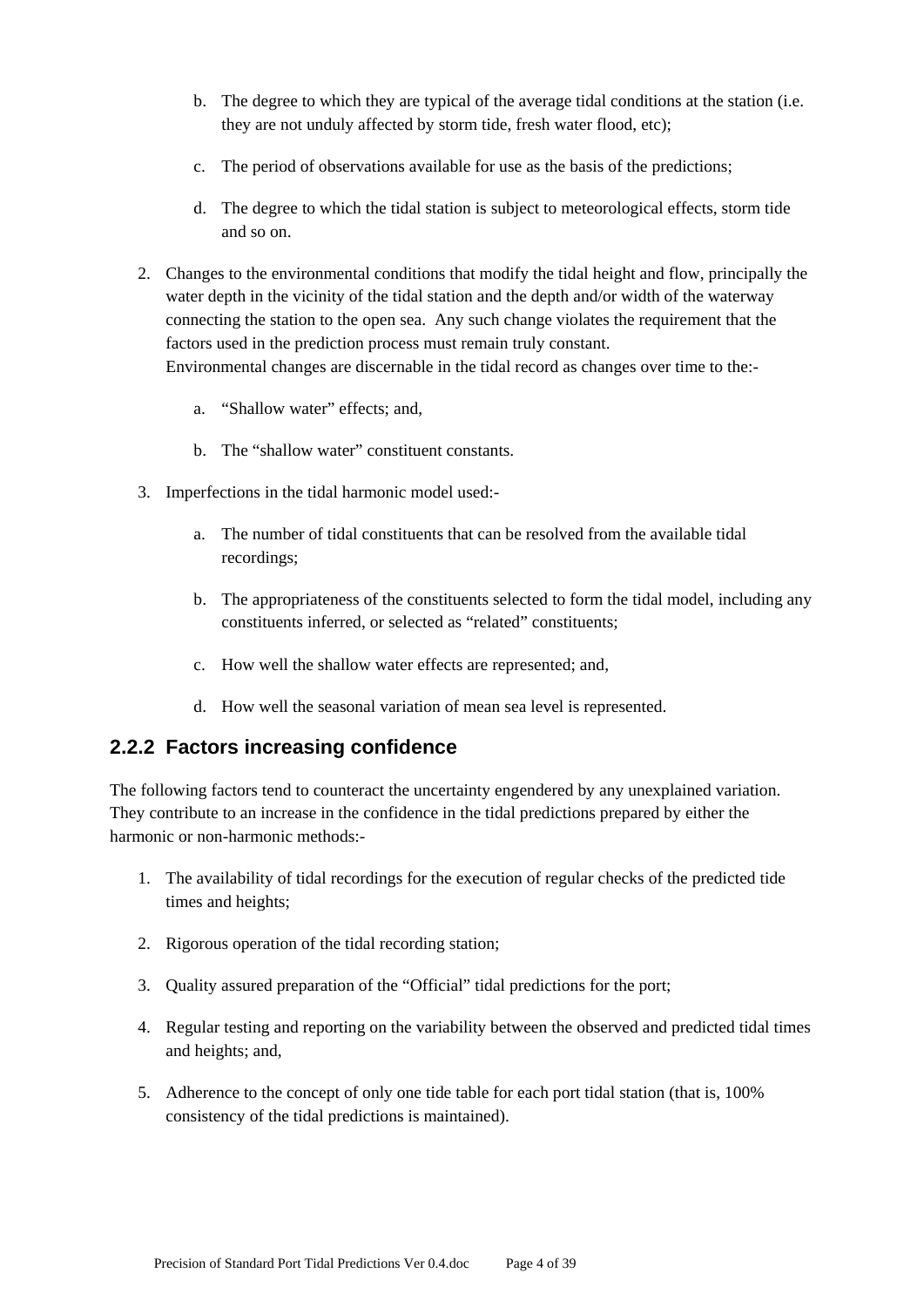## **3 What is the level of confidence in tidal predictions for standard ports?**

As indicated above the level of confidence achieved in standard port tidal predictions is expressed through the statistics of the non-tidal residuals.

Tidal prediction (given the tidal constituent constants) is the converse of the analysis process. Accordingly any consideration of the level of confidence in the tidal predictions commences with an examination of:-

- 1. The observations that were analysed to produce the constituent constants;
- 2. The environmental conditions (mainly depths) in the vicinity of the port tidal station; and,
- 3. The tidal model used to calculate the:
	- a. Tidal constituent constants: and,
	- b. Resultant predictions.
- **Note** In order to ensure consistency is critical that the same model be used in both the tidal analysis and prediction processes.

### *3.1 The Observations upon which the Predictions are based*

There are three matters to consider. They are:-

- 1. The rigour with which the readings are checked and the station is calibrated;
- 2. The degree to which the observations are typical of the tidal regime at the place (The meteorological effects on tides); and,
- 3. The number of tidal constituent constants that may be drawn from the available observations.

### **3.1.1 Accuracy**

The accuracy of tidal recordings depends upon the rigour with which the readings are checked and the station is calibrated. Refer to Appendix 3 Calibration of Tidal Stations.

By way of example, the daily water level check readings from the Brisbane Bar undertaken for the month of July 2005 gave the following calibration parameters:-

Instrument Reading  $= 1.004*$  Tide Board Reading  $+ 0.002$  with the following standard errors: Multiplying factor 0.009; and; Additive constant 0.010.

These readings from the calm conditions at Brisbane Bar have a spread of 4 centimetres relative to the recorder reading.

It is expectable that the variation will be larger at more exposed sites.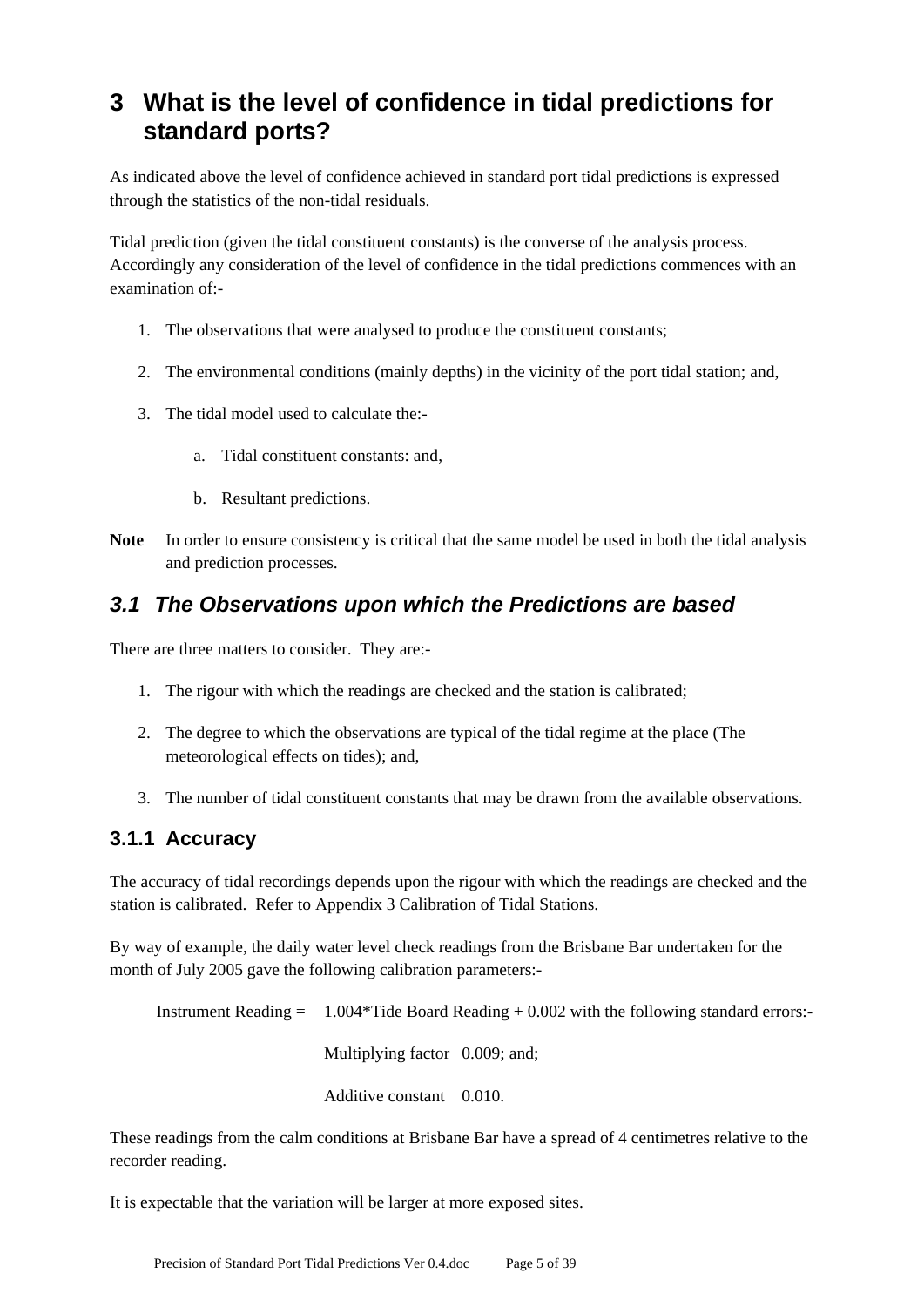Given that the height of the tide board is set correctly, the mean offset of the recorded readings relative to chart datum (also called the elevation of the chart zero of the recorder) has a span of +/- 2 centimetres.

In addition to water level checks, it is necessary to ensure that:-

- 1. The tide board at the station is correctly graduated and that its zero is set exactly at the height of chart datum;
- 2. The tide gauge clock is set exactly to local standard time;
- 3. The relationship between the recorded and actual readings is linear; and,
- 4. Any instrumental biases (height, time, or non-linearity) are removed from the recorded readings.

Clearly the observational accuracy achieved at any other station will depend upon the environmental conditions and the rigour with which it is operated and calibrated.

### **3.1.2 Meteorological effects on tides**

The water level responds to forcing by the atmosphere, e.g. the so called "inverse barometer effect" associated with the changing barometric pressure. Weather events, strong winds, large barometric pressure changes, cyclones, tropical lows, extra tropical lows, and the like, also impact on the sea level by imposing wind stress on the water surface resulting in:-

- 1. High wave conditions (with the associated wave set up); and,
- 2. A super elevation of the water surface known as storm surge.

Because it is not possible to make refined and detailed forecasts of the weather and shelf waves for more than about a week or so in advance, the sea level variations associated with it are regarded as an unpredictable, random and a normal part of the daily tides.

Other natural events such as fresh water flooding and tsunami are obvious in the sea level record and can be removed from it.

Meteorological conditions that differ from the average will cause corresponding differences between the predicted and the actual tide.

"Meteorological conditions which differ from average will cause corresponding differences between the predicted and the actual tide. Variations in tidal heights are mainly caused by strong or prolonged winds and by unusually high or low barometric pressure. Tidal predictions are computed for average barometric pressure.

Low pressure systems tend to raise sea levels and high pressure systems tend to lower them. The water does not, however, adjust itself immediately to a change of pressure. It responds, rather, to the average change in pressure over a considerable area.

The effect of wind on sea level and therefore on tidal heights and times is variable and depends on the topography of the area in question, in general, it can be said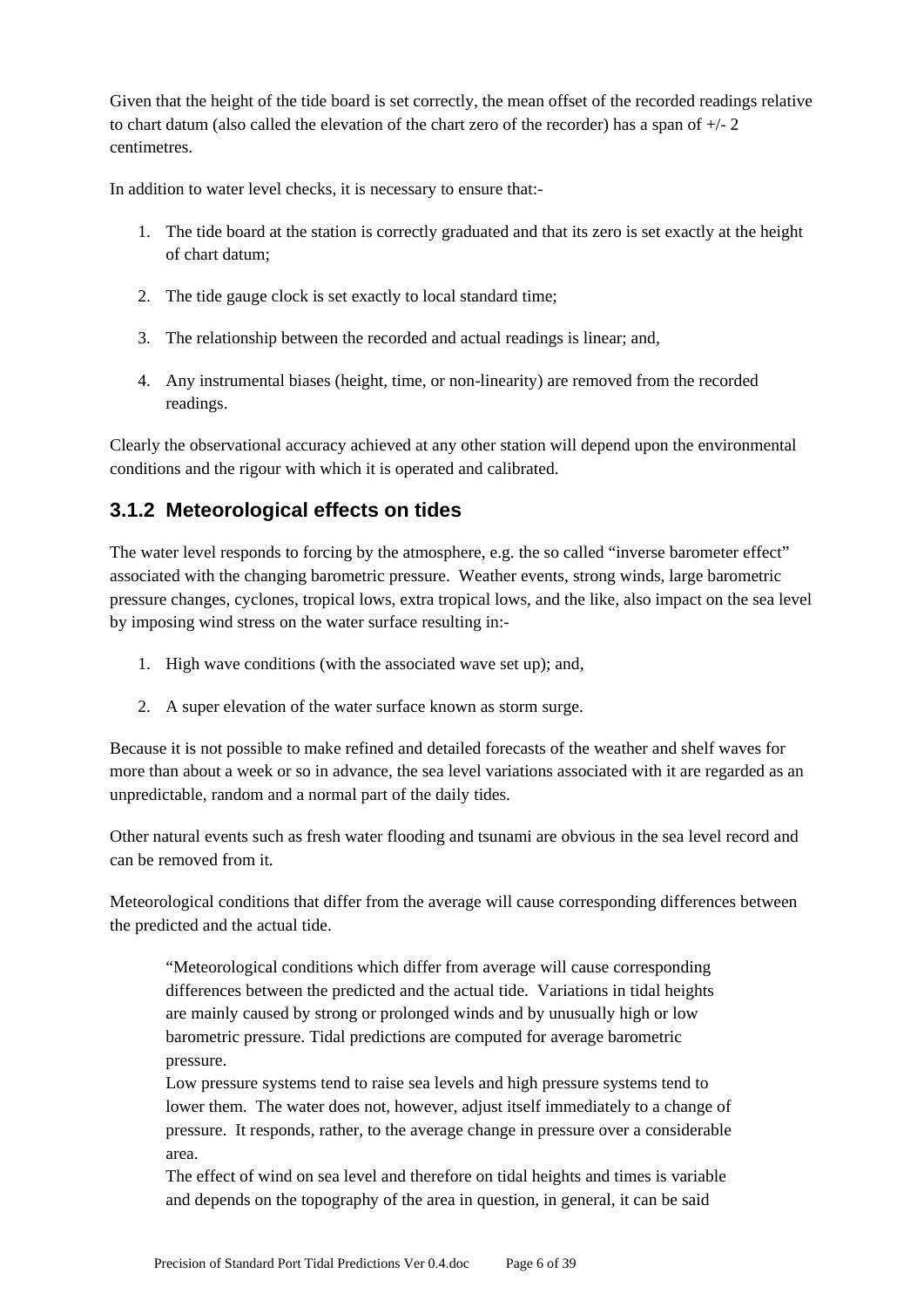that wind will raise the sea level in the direction towards which it is blowing. A strong wind blowing straight onshore will "pile up" the water and cause high waters to be higher than predicted, while winds blowing off the land will have the reverse effect.

(Anon 2005a)

Each tidal station is subject to different and wide-ranging weather conditions. The southern parts of Australia are subject to strong and frequent cold fronts evidenced:-

- 1. As strong winds Diagram 3 Hourly Wind Speeds (m/s) March 2005
- 2. Very large pressure variations typical of the passage of the weekly cycle of pressure systems across Australia in - Diagram 4 Hourly Atmospheric Pressure (hPa) – March 2005

The weather conditions in the northern latitudes are more benign and the associated weather effects on the tidal heights are not particularly severe.

Except in extreme cases it is not possible to illustrate graphically the effect of the weather on the tidal heights themselves. See Diagram 15 Cyclone Althea – Townsville 24 December 1971 for an example of an extreme case.

However the non-tidal residuals reveal the effect of the weather on the sea level. Figure 2 details the non-tidal residuals associated with the weather conditions depicted in figures 3 and 4. The frequency of the and magnitude of the non-tidal residuals is visibly correlated to the frequency and strength of the weather events.

Superelevation of the water level by freshwater flood is an indirect effect related to the weather. The flood may last for a number of days if not weeks or longer.

In conclusion, it is important for the tidal analysist to know the degree to which the sea levels used as the basis of the tidal predictions are typical of the average tidal conditions at the station (that is the observations do not include large and or frequent atypical meteorological effects such as storm tide, fresh water flood, etc).

### **3.1.3 Period of observations available for use as the basis of the predictions**

Because of its origin in the varying gravitational forces of the moon, sun, and earth system the tide is a periodic phenomenon. Tidal analysis sets out to decompose the tidal height time series into a polynomial composed of simple harmonic functions, each with a frequency (speed number) provided by tidal theory. These simple harmonic functions, known as tidal constituents are used to prepare the tidal predictions.

Tidal heights result from a natural continuous – analogue - process. The necessary digitisation process:-

- 1. Produces a series of discrete samples separated in time by "h" hours; and,
- 2. Introduces the phenomena known as aliasing.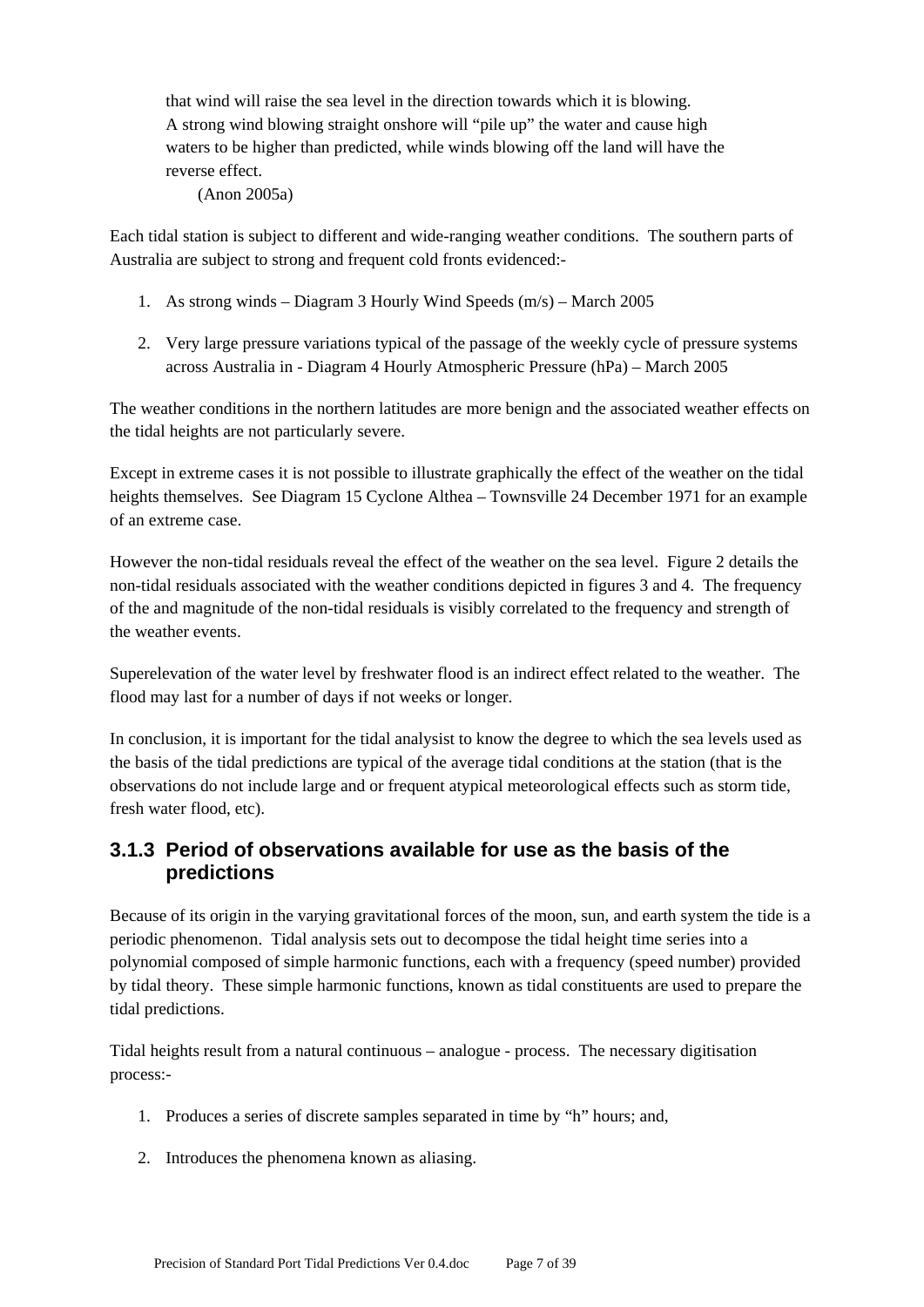The sampling interval "h" limits the highest frequency (i.e. the nyquist frequency) that can be defined for the series to ½ h cph. Any frequencies higher than the nyquist frequency will "fold back" into the lower frequencies contaminating them and any subsequent calculations, such as the tidal analysis and predictions. (Schahinger and Lennon 1984).

The nyquist frequency sets the upper bound of the constituent constants that may be reliably deduced from a given set of observations. Observations made by digital recording systems at a time separation of 10 minutes (nyquist frequency of 3cph or 72 cpd) are more than adequate for tidal analysis which is usually undertaken using readings that are filtered to and decimated to 1 hour apart (nyquist frequency  $\frac{1}{2}$  cph or 12 cpd).

The lower bound is set by the tidal frequency that completes one cycle in the period of readings that is available, for example:-

| 1 year             | 1 cycle per year. The constituent constant Sa representing an annual cycle of the mean sea<br>level                          |
|--------------------|------------------------------------------------------------------------------------------------------------------------------|
| $185 \text{ days}$ | 2 cycles per year. The constituent constant Ssa representing a semi-annual cycle of the<br>mean sea level                    |
| 28 days            | 13 cycles per year. The constituent constant Mm representing a monthly cycle of the<br>mean sea level                        |
| Note:-             | There are other limitations that impact the selection of constituents. For a discussion see<br>3.3.2 Number of Constituents. |

### *3.2 Changes to the environmental conditions*

Changes to the environmental conditions, principally the water depth in the vicinity of the tidal station and the depth and/or width of the waterway connecting the station to the open sea, modify the tidal height and flow. These changes to the tidal regime are discernable in the tidal record as changes to the "shallow water" effects and as changes to the factors used in the prediction process.

Any change to the tidal regime violates the requirement that the factors used in the prediction process must remain truly constant.

The impact of a change to the environmental conditions is illustrated by the change to the tides of The Broadwater resulting from the creation of the Gold Coast Seaway.

Prior to 1985, The Broadwater drained to the ocean through the Southport Bar. The Gold Coast Seaway was constructed during 1984 and 1985 and the bar was finally closed in mid 1985. The development was finalised in early 1986.

It is known that the development of the Gold Coast Seaway resulted in a change in both the time and range of the tide. (Department of Harbours and Marine 1986, 1987, and 1988).

The impact of the changes on the tidal predictions for The Broadwater is illustrated by the non-tidal residuals at the Runaway Bay tidal station for the observations of 23 January to 4 March 1979. The predictions used to prepare Figure 7 are based on an analysis of the 1979 observations. These predictions fit the observations well. On the other hand the non-residuals depicted in figure 8 were prepared using predictions constituents based on observations from 1987 – a year after the Seaway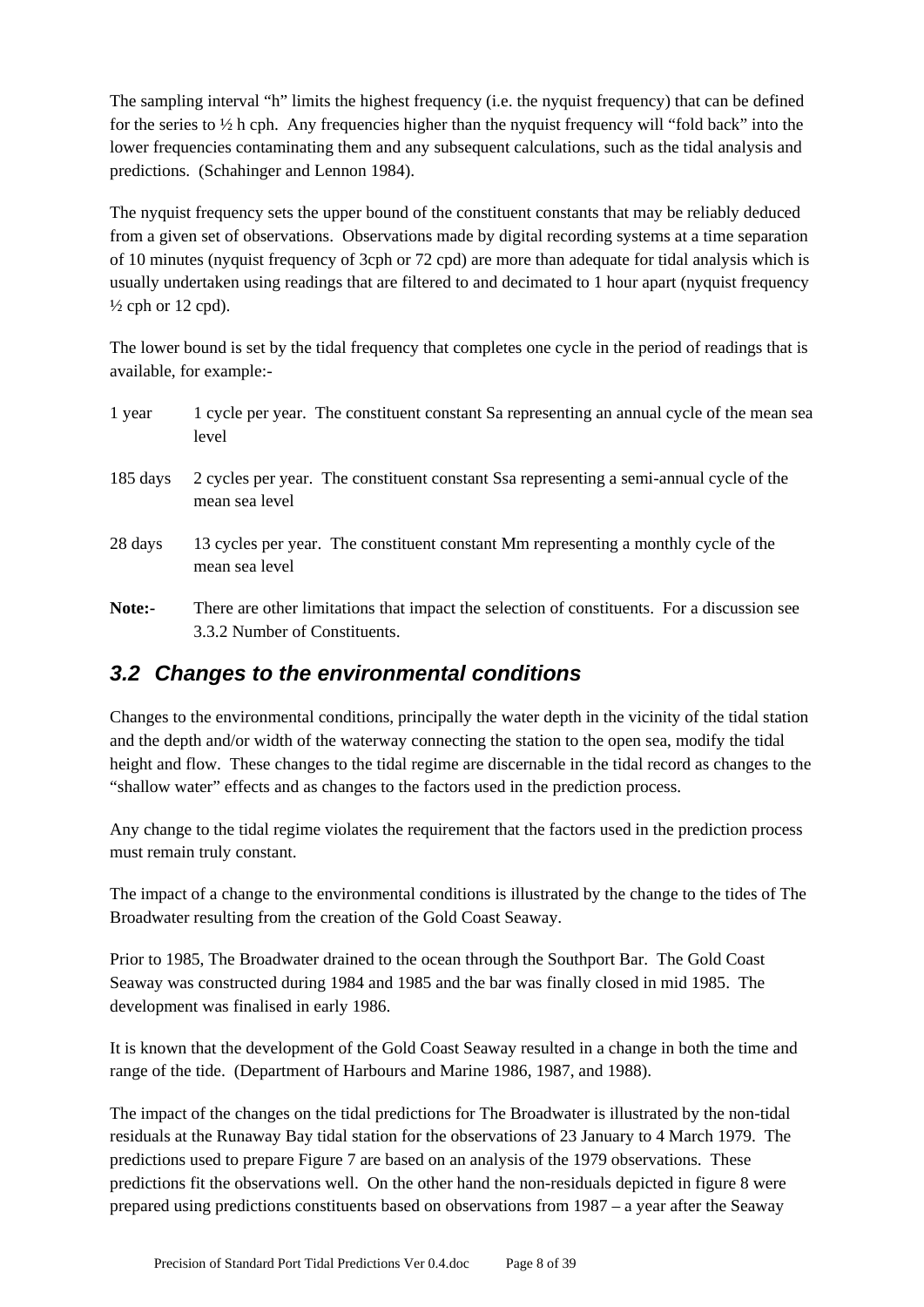development was finalised. These latter residuals are poor – illustrating that at least the time of tide had changed. Examination of the tidal constituent constants based on the 1979 and 1987 observations revealed both a change of range and time. The tidal regime at Runaway Bay had changed as a result of the change in the waterway between it and the open sea.

Although the Gold Coast changes were well known, it is possible for subtle changes to the tidal waterways of coastal Australia to occur and to go unnoticed.

Those of us responsible for tidal predictions need to be watchful for changes to the environmental conditions that may change the tidal regime at the tidal station.

## *3.3 The Impact of an Imperfect Knowledge of the Tidal Model*

The tidal model is a mathematical representation of the tidal times and heights. Refer to Appendix 1 The Harmonic Method for an outline of it. During the 1920', Dr A T Doodson developed the model that is used by the National Tidal Centre, Maritime Safety Queensland and other agencies across Australia. His model has been augmented by the inclusion of additional constituents to accommodate the hydrodynamic effect of the shallow water on the tidal wave as it travels though the estuaries and along the coast. In relation to the harmonic method alone, the factors that give rise to or diminish confidence are associated with imperfections in the tidal harmonic model used in the analysis and prediction scheme employed are:-

The selection of constituents that best represent the tide at a particular place (inclusive of shallow water / interaction constituents, seasonal variation in the mean sea level, and any constituents inferred, or selected as "related") or its converse the omission of critical constituents;

- 1. The number of constituents available for calculation of the predictions; and,
- 2. How well the shallow water effects are represented in the tidal model.

### **3.3.1 The selection of constituents to best represent the tide**

Desirably the tidal predictions would be based on all of:-

- 1. The constituents of gravitational origin provided in the tidal model developed by Doodson,
- 2. The shallow water constituents developed to allow for the modification of the tide as it flows through the shallow and confined coastal waters; and,
- 3. The meteorological (sometimes called radiational) constituents that represent the seasonal weather effect on sea levels.

The ability to analyse for, and subsequently predict from, all constituents is limited by the quality, sampling interval and duration of the available tidal readings. The constituents are selected on the following frequency criteria:-

- 1. Highest frequency. The nyquist frequency limits the constituent that may be selected to the one with a frequency equivalent to twice the sampling interval; and
- 2. Lowest frequency. This constituent is limited by the duration of the available readings. Its frequency is equivalent to one cycle in the data set.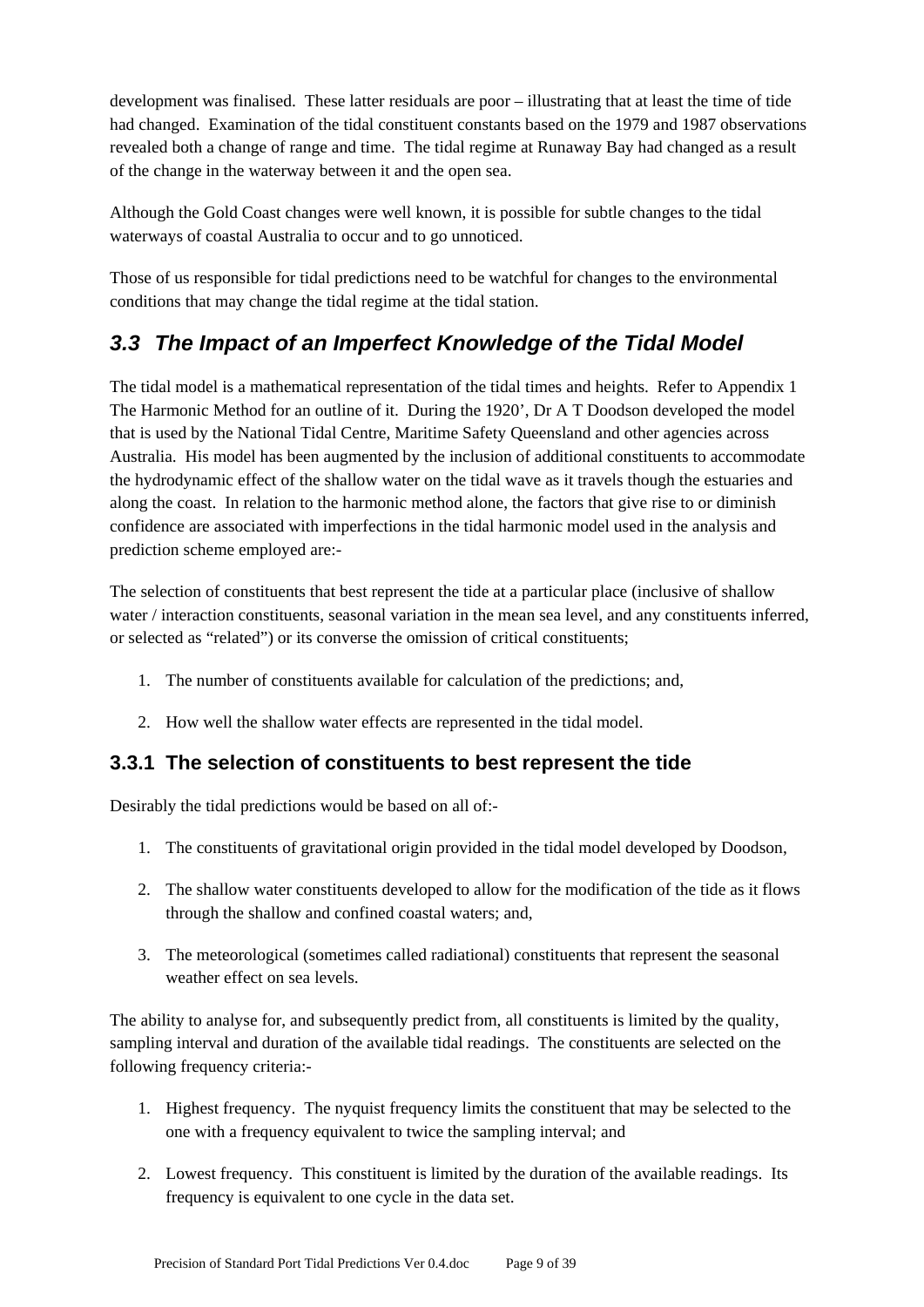Between the limits spectral analysis in combination with the Rayleigh Criteria or the Rayleigh Criteria alone may be used as a basis for the selection.

Diagram 1 Weipa Tidal Spectra shows a typical spectrum of the tidal observations and of the non-tidal residuals. The difference between the two spectra shows how much of the energy in the tidal observations is explained by the tidal predictions or, in other words, how effectively the tidal predictions represent the tide.

The spectra of the non-tidal residuals assists the selection of constituents for inclusion in the analysis / prediction process by showing if there is energy in the tide that is not explained by the predictions.

Unfortunately it is not always possible to extract sufficient constituents from the available readings to adequately represent the tide. It is therefore necessary to consider which constituents must be included in the representation and what is the effect of those that are not included.

### **3.3.1.1 Inclusion of Critical Constituents**

Those tidal constituents that may be included are governed by the data sample interval, the duration of observations available for analysis and the related Rayleigh Criteria. For any given data set, this may preclude the determination of significant constituents.

At this point a list constituents based on the highest, the lowest, and the nyquist frequency can be determined. It is necessary to determine those constituents that will ultimately provide the best representation the tide.

Amplitude is a ready indicator of the significance of a constituent and so some guidance in the selection of those likely to be present in the readings may be obtained from:-

- 1. The Doodson's expansion of the tidal potential tidal;
- 2. The amplitudes resulting from the analysis adjacent tidal station readings; and,
- 3. A spectral analysis of the observations or of the non-tidal residuals.

It is at this point when some judgement as to reliability of the tidal predictions comes in to play. The decision to include or not include constituents will ultimately impact on the reliability of, and thus confidence in, the tidal predictions.

By way of example, application of the Rayleigh Criteria precludes the direct determination of the constituents P1 and K2 (among others) in the analysis of 35 days of readings. About 180 days of observations are required in order that they may be directly determined.

The constituents P1 and K2 have significant amplitude in the tides of the east coast of Queensland. An allowance must be made for them by way of the process known as "inference" in which the amplitude and phase of P1 and K2 are "inferred" using certain assumptions and the known amplitude and phase of P1 and K2 at an adjacent place where the tidal form is similar to the port under analysis.

Constituents for which values are "inferred" may also be known as "related constituents". Caution is required when selecting the inferencing port to ensure that the form (shape and range) of the tide at the inference port and secondary port are similar.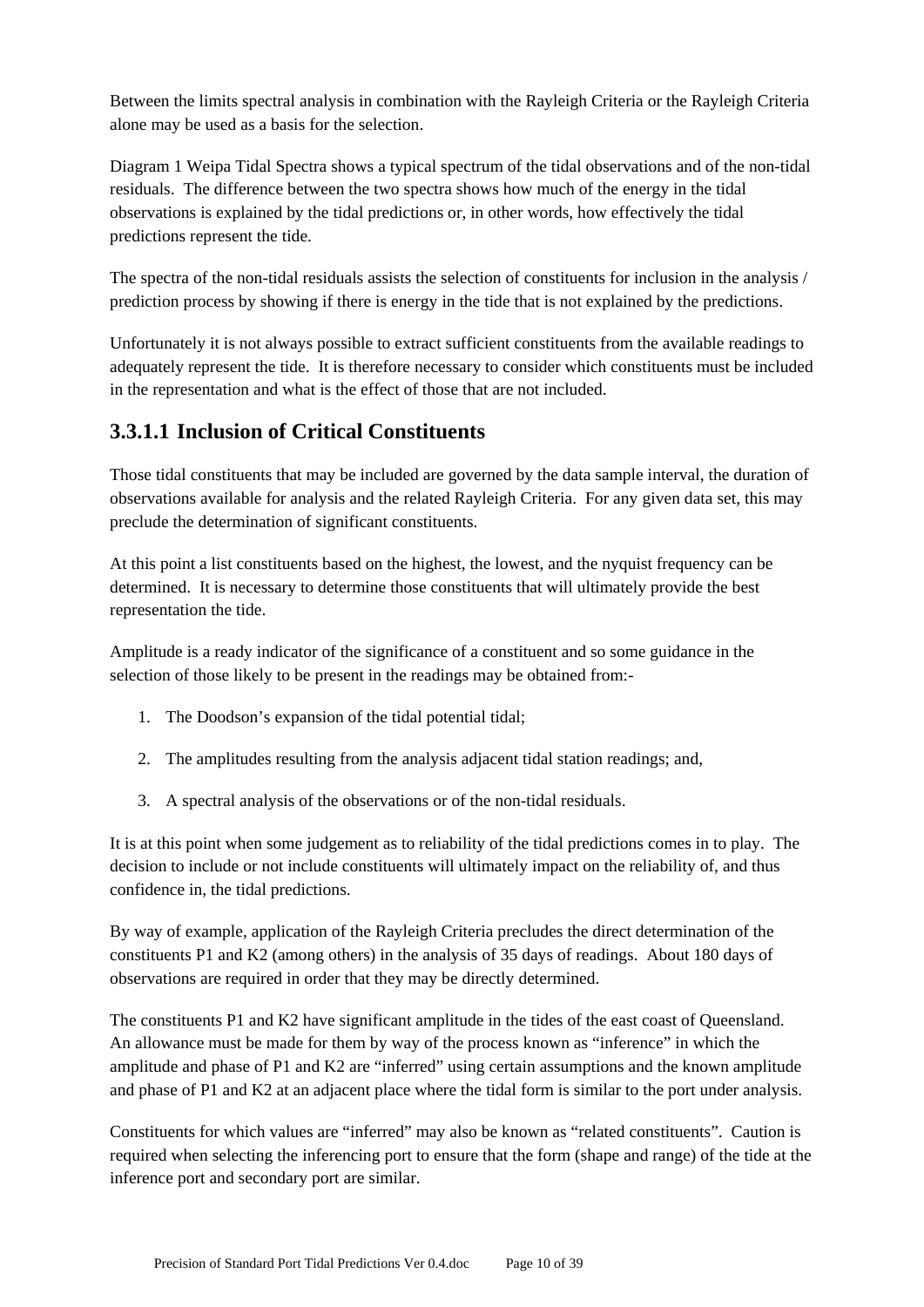As indicated above, it is necessary to have at least one year of observed tides in order to determine the low frequency constituents (Sa [annual] and Ssa [semi-annual]). These constituents are used to represent the seasonal variation of mean sea level that is predicted by tidal theory but which is more closely related to the seasonal changes in the weather.

In Australian waters the magnitude of the seasonal variation can reach 0.3 metres (DoD various years). Accordingly the low frequency constituents must always be considered for inclusion in the preparation of standard port tidal predictions. Their omission can seriously impair the accuracy of the tidal predictions.

A significant number of Australian ports are situated in relatively shallow estuaries. As a result the tides are modified be the hydrodynamics of the waterway. It is necessary to include "shallow water constituents" into the tidal model in order to achieve the highest possible accuracy in the tidal predictions. Each estuary is different. Accordingly the applicable "shallow water constituents" differ from place to place and it is not possible to make a general comment on which constituent to include.

### **3.3.2 Number of constituents**

Tidal theory indicates an almost infinite number of constituent constants are required to model the tide. However the practicalities of tidal analysis limit the number of constituents that are available for prediction of the elevation of HAT and LAT. Accordingly it must be recognised that:-

- 1. There will be some part of the tide which is un-modelled and therefore not included in the predicted tide levels; and,
- 2. The interaction between the tidal observations and the analysis/prediction process and the level of confidence applicable to the predictions.

The principal long period cyclicities in the tidal record are related to the relative positions of the sun, moon, and earth. Doodson calls them orbital elements Foreman calls them Astronomical arguments:-

| <b>Element</b> |                                                            | Approximate    |
|----------------|------------------------------------------------------------|----------------|
|                |                                                            | <b>Period</b>  |
| S              | mean longitude of the moon                                 | 1 month        |
| $\mathbf h$    | mean longitude of the sun                                  | 1 year         |
| p              | mean longitude of the lunar perigee                        | 8.8 years      |
| N              | negative of the mean longitude of the lunar ascending node | 18.6 years     |
| p'             | mean longitude of the solar perigee (perihelion)           | $21,000$ years |

The fifth major cyclicity in the tides, the period of the p' element, is too long to have practical effect its rate of change is too small to be detected in the available recordings. This element is usually omitted from consideration.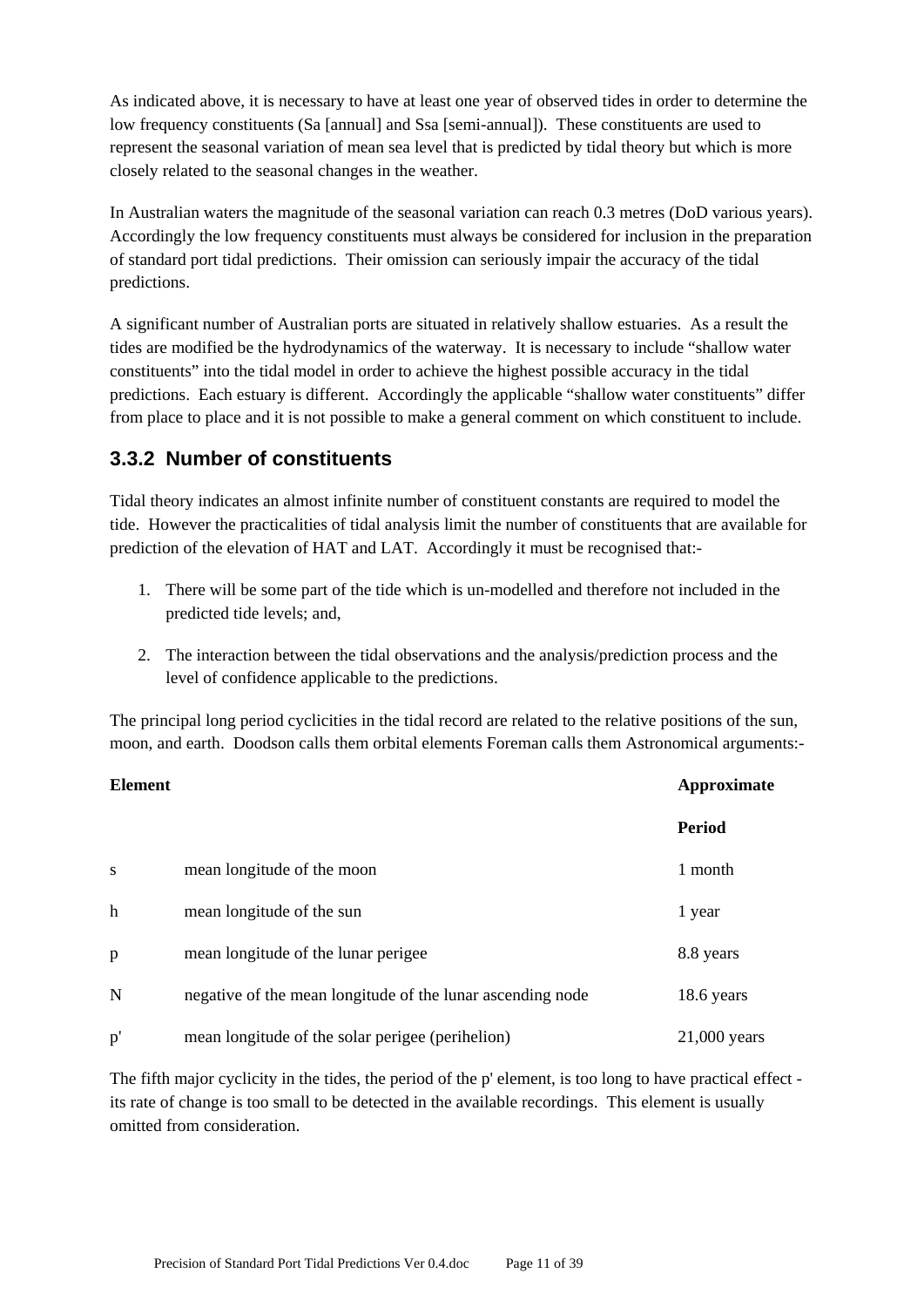Because of the cyclical nature of the tides it is necessary to analyse data spanning one or more complete cycles in order that the result is not biased. It is of course possible to model the cyclicity and to some extent to make allowance for an incomplete cycle in that way and to use any data span of one month or more. Typically the numbers of constituents that can be evaluated are:-

|          | <b>Span of Observations</b> Number of Constituents                                                                 |
|----------|--------------------------------------------------------------------------------------------------------------------|
| 1 month  | 35 (some of which must be inferred using some assumptions and the<br>constituents from an adjacent tidal station.) |
| 1 year   | 112                                                                                                                |
| 19 years | 112 plus many more                                                                                                 |

From the limited testing that has been undertaken, it is conclude that:-

- 1. The best determination of the elevation of the LAT and HAT is derived using as many tidal constituent constants as can be deduced from the available tidal observations; and,
- 2. Acceptable determinations of LAT datum can be obtained from predictions based on observations extending over 3 months or more provided that long term values (necessarily regional) are used for the seasonal variation in mean sea level (represented by the constituents Sa and Ssa).

The analysis of observations of less than one year requires that certain constituents be inferred. There is a risk that the inferred constituent constants will bias the LAT calculations if the form (shape and range) of the tide at the inference port and secondary port are not very similar.

The following tables from Peddersen 2001 are illustrative of the effect that the number of constituents has on the tidal predictions. While the study applies only to the semidiurnal tides at Gladstone and the calculation of HAT and LAT, it shows that as the number of constituent constants was reduced then the range of tide became larger. Effectively the height of high tide was higher as the length of the constituent set was reduced. (A copy of the study report at Appendix 2.

| Table 1<br>LAT calculations using analysis from observed data subsets |  |
|-----------------------------------------------------------------------|--|
|-----------------------------------------------------------------------|--|

|            |                  | o                |                  |                  |                |
|------------|------------------|------------------|------------------|------------------|----------------|
|            | 12 month         | 6 month          | 3 month          | 2 month          | 35 day         |
|            | $(69$ constants) | $(52$ constants) | $(40$ constants) | $(40$ constants) | (38 constants) |
| <b>HAT</b> | 4.78             | 4.80             | 4.80             | 4.88             | 4.90           |
| Z00        | 2.31             | 2.31             | 2.32             | 2.35             | 2.36           |
| <b>LAT</b> | 0.00             | 0.00             | 0.00             | 0.00             | 0.00           |

| Table 2 LAT calculations using constituent subsets from NTF long term analysis 1985--1999 |  |  |  |  |  |
|-------------------------------------------------------------------------------------------|--|--|--|--|--|
|-------------------------------------------------------------------------------------------|--|--|--|--|--|

|            | All available constants                                | 6 month        | $3 - 2$ month    | 35 day         |
|------------|--------------------------------------------------------|----------------|------------------|----------------|
|            | $(15 \text{ years of data } \& 118 \text{ constants})$ | (52 constants) | $(40$ constants) | (38 constants) |
| <b>HAT</b> | 4.75                                                   | 4.82           | 4.84             | 4.86           |
| Z00        | 2.30                                                   | 2.32           | 2.34             | 2.35           |
| <b>LAT</b> | 0.00                                                   | 0.00           | 0.00             | 0.00           |

The best determination of LAT datum (and by analogy the tidal predictions) is going to be derived using as many constituents that may reasonably be drawn (including inference and estimation of the seasonal variation of the mean sea level) from the available observations.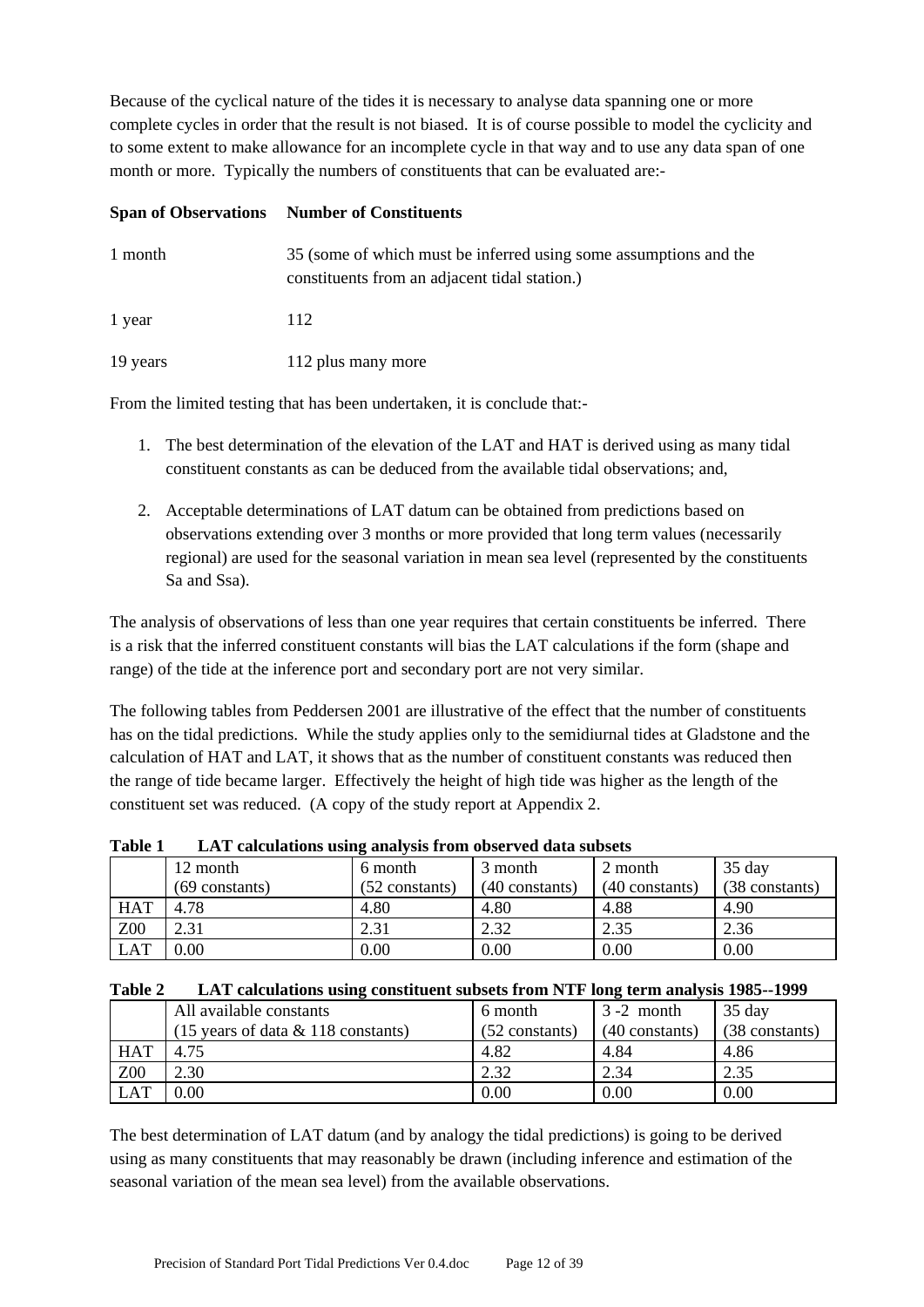## *3.4 Impact of the weather*

The non-tidal residuals are an indicator of the weather effect on the tidal predictions and a measure of the confidence that can be placed in the predictions. The residuals are qualitatively and quantitatively assessed at the completion of each tidal analysis prior to the preparation of the predictions.

In Queensland, the low frequency non-tidal residuals are very similar at places up to several hundred kilometres apart if not further. If the weather event and its associated sea level disturbance are big enough the storm surge will be detected the full length of the coast. Accordingly we know what to expect as far as the weather effects on the tidal predictions.

Cyclonic storm surges are fortunately very rare events in Queensland waters. Provided that period of the surge is very short compared to the data period, experience is that the effects of a cyclonic surge is imperceptible in the tidal analysis and thus has no effect on subsequent tidal predictions. See Appendix 4 (Peddersen 1994)

Storm surges such as those experienced by the southern states and illustrated in the Diagram 2 Six Minute Residual Water Levels (m) – March 2005 do not occur in Queensland waters. These surges, that are associated with the cycle of pressure systems that cross Australia, travel to Queensland as trapped shelf waves. Examination of more extensive records than those depicted in Diagram 2 shows shelf waves are infrequent and of small amplitude.

There are obvious high and low frequency signals in the non-tidal residuals (Diagram 2).

Owing to the cause and effect relationship between the barometric pressure and wind speed, the latter is used to represent the weather in these discussions.

Because of the high correlation between the wind speed (Diagram 2) and the non-tidal residuals the meteorological effect on the tide is accepted as being the low frequency (generally lower than diurnal).

There is frequently but not always a strong correlation between the high frequency non-tidal residuals at adjacent places some distance apart. This leads to some conjecture as to their cause:-

- 1. It is possible that the tidal constituents being used for the predictions are not fully representing the tide. It is expected that residual due to this cause would be cyclical and on going. There are occasionally larger unexplained non-tidal residuals that last for less than a day. These markers are frequently detected on adjacent stations; and,
- 2. There is anecdotal evidence that the tidal range is changing. A systematic change in the tidal range produces cyclical non-tidal residuals the amplitude of which synchronises with the seven-day spring/neap tide cycle.

## **3.4.1 Sea Level Change**

There are various estimates of the change of the sea level that is attributed to the "so called" "Greenhouse Effect" climate change. Sea levels are measured relative to the land (relative sea level rise) or relative to the earth centre (absolute sea level rise).

It is now recognized that the relative sea level is:-

1. Rising; and,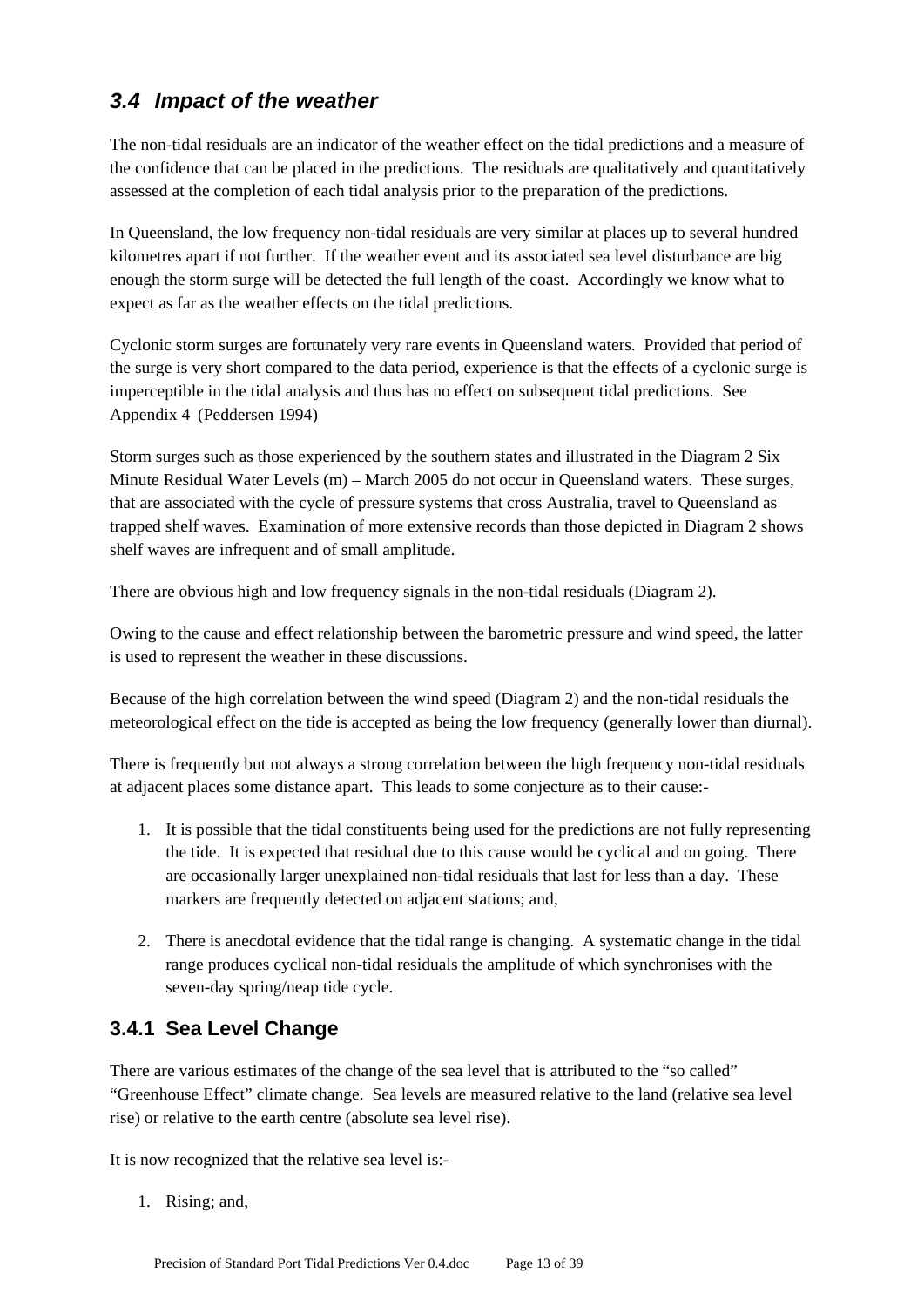2. Episodic with a decadal time scale, i.e. there are times when the rise is relatively rapid and time when it is not and occasionally falling.

The National Tidal Centre includes an allowance of 0.0003 metre rise per annum into the Australian standard port tidal predictions.

Another estimate is provided by Dr. J Church of the CSIRO. He estimates the rise to be 0.0012 metres per annum over years 1920 to 2000. (Church 2004).

However the rate of rise remains a matter of ongoing research.

## **4 Assessment of the Level of Confidence in the Tidal Predictions**

As previously indicated, it is necessary to assess and quantify the non-tidal residuals in order to have confidence in the predictions

Australia is fortunate to have a National Tidal Centre that undertakes both a qualitative and quantitative assessment of the accuracy of the official tidal predictions for Australia as a part of its quality assured tidal analysis and prediction process.

However the responsibility for assessment also falls to the observers and users of tidal predictions. These persons need to make ongoing checks, such as those referred to in Section 3.1.1 Accuracy, in order to ensure that they:-

- 1. Are confident that the tidal predictions are sufficiently accurate for the purpose to hand; and,
- 2. Know the level of variability that can be expected between the actual and predicted tide.

### *4.1 Qualitative Assessment*

The qualitative assessment is made at the end of each year when the non-tidal residuals calculated by subtracting the official predictions from the observations are produced. The assessment is based on expert experience and the known weather conditions experienced at the prediction port. Diagrams 7, 9, 11 are the year 2004 non-tidal residuals for the selected ports. They are typical for a:-

| $\mathbf{1}$ . | Small range semi-diurnal tidal regime    | (Mooloolaba, about 2.1m range. Diagram 9) |
|----------------|------------------------------------------|-------------------------------------------|
|                | 2. Large range semi-diurnal tidal regime | (Hay Point, about 7.1m range. Diagram 7)  |
|                | 3. Medium range diurnal tidal regime     | (Weipa, about 3.4m range. Diagram 11)     |

Note The examples are of tides in Queensland waters where, except for cyclones, the weather is usually benign and its impact on the tides is minor in comparison to its impact on the tides of Australia's south west coast. See Diagram 2 Six Minute Residual Water Levels (m) – March 2005 for an example of the Australia wide non-tidal residuals.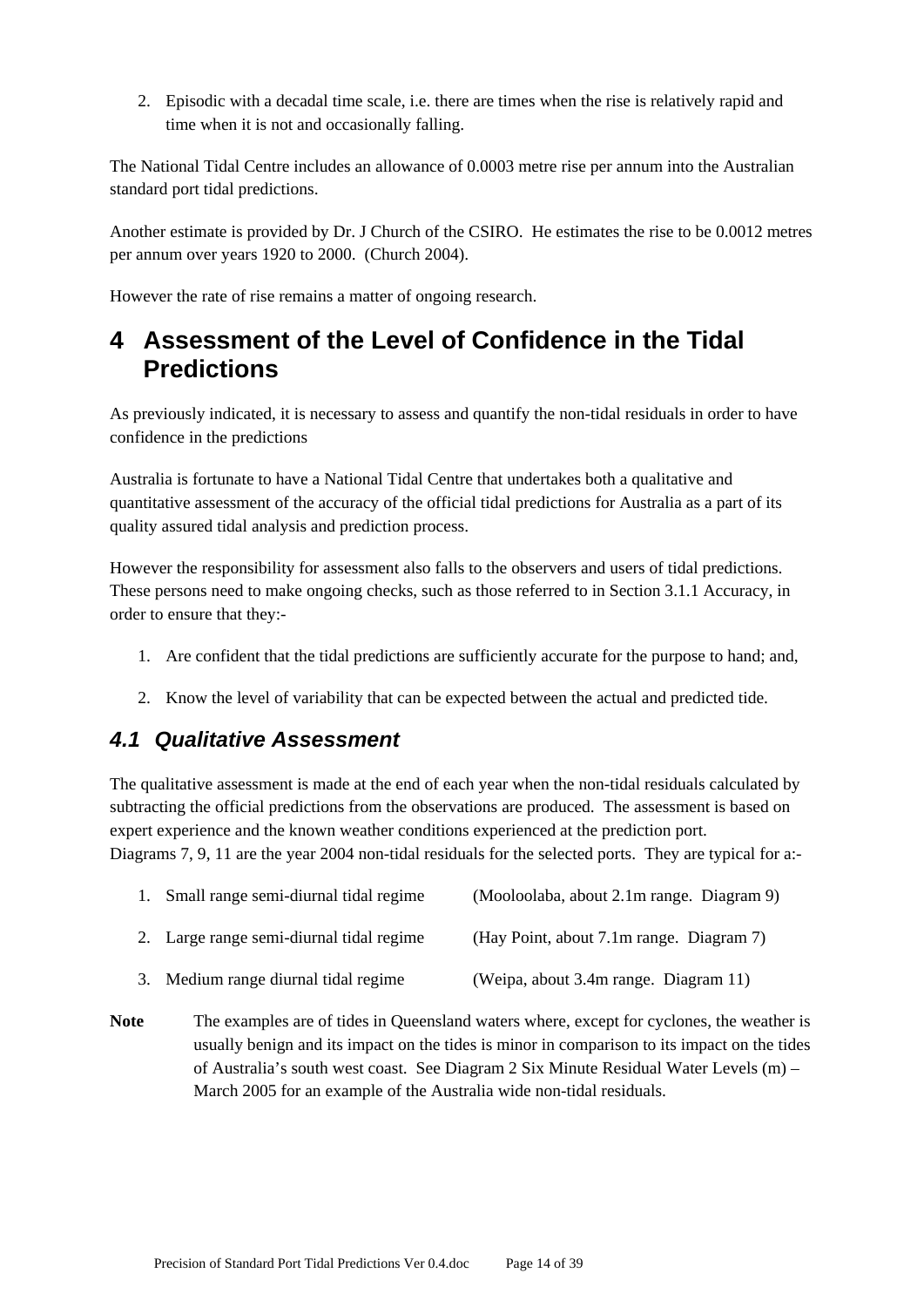## *4.2 Quantitative Assessment*

The quantitative assessment is undertaken during the analysis stage of the preparation of the tidal predictions.

The non-tidal residuals of the tidal height at each hour of the day are summarised numerically. Diagrams 8, 10, 12 are the statistical and frequency table representations of the non-tidal residuals for the three ports referred to in Section 4.1.

The table provide numeric values for input to the tidal component of risk assessments for commercial shipping port operations where the under keel clearance is a minimum.

A significant number of port and other users need to be aware of the accuracy of the time and height at high and low water. Refer to Diagram 13 Mooloolaba High Tide Differences and Diagram 14 Mooloolaba Low Tide Differences for the relationship between the tidal predictions and the actual tide. The table is based on all available tidal recordings during the years 1985 to 2003.

The statistics and frequency table of the non-tidal residuals complemented by the tidal prediction continuity test express the level confidence that the tidal predictions represent the actual tide levels.

## **5 Conclusion**

## *5.1 Discussion*

Each user of tidal predictions must assess their individual "level of confidence". They all have different needs regarding the precision of tide predictions and a different means of responding the variability in them.

The port operators, mariners, and the port hydrographic surveyors use tidal predictions as an input to the risk assessment component of their operations. They have a requirement for a high level of accuracy and confidence. However all uses need to know the accuracy of the tidal predictions that they use as an input to the risk assessment component of their individual operations. Based upon an objective measure

The quantum of the variability that can be accepted for particular purposes is addressed elsewhere. However in respect of hydrographic surveying and shipping operations in ports it is related to:-

- 1. The height error budget applicable to the reduction of soundings to chart datum; and,
- 2. The tidal error budget in the port's under keel clearance allowance

The factors that contribute to dilution of the accuracy of tidal predictions may be summarised as follows:-

- 1. The tidal range;
- 2. The tidal form;
- 3. The availability and reliability of the observations upon which the tidal predictions are based;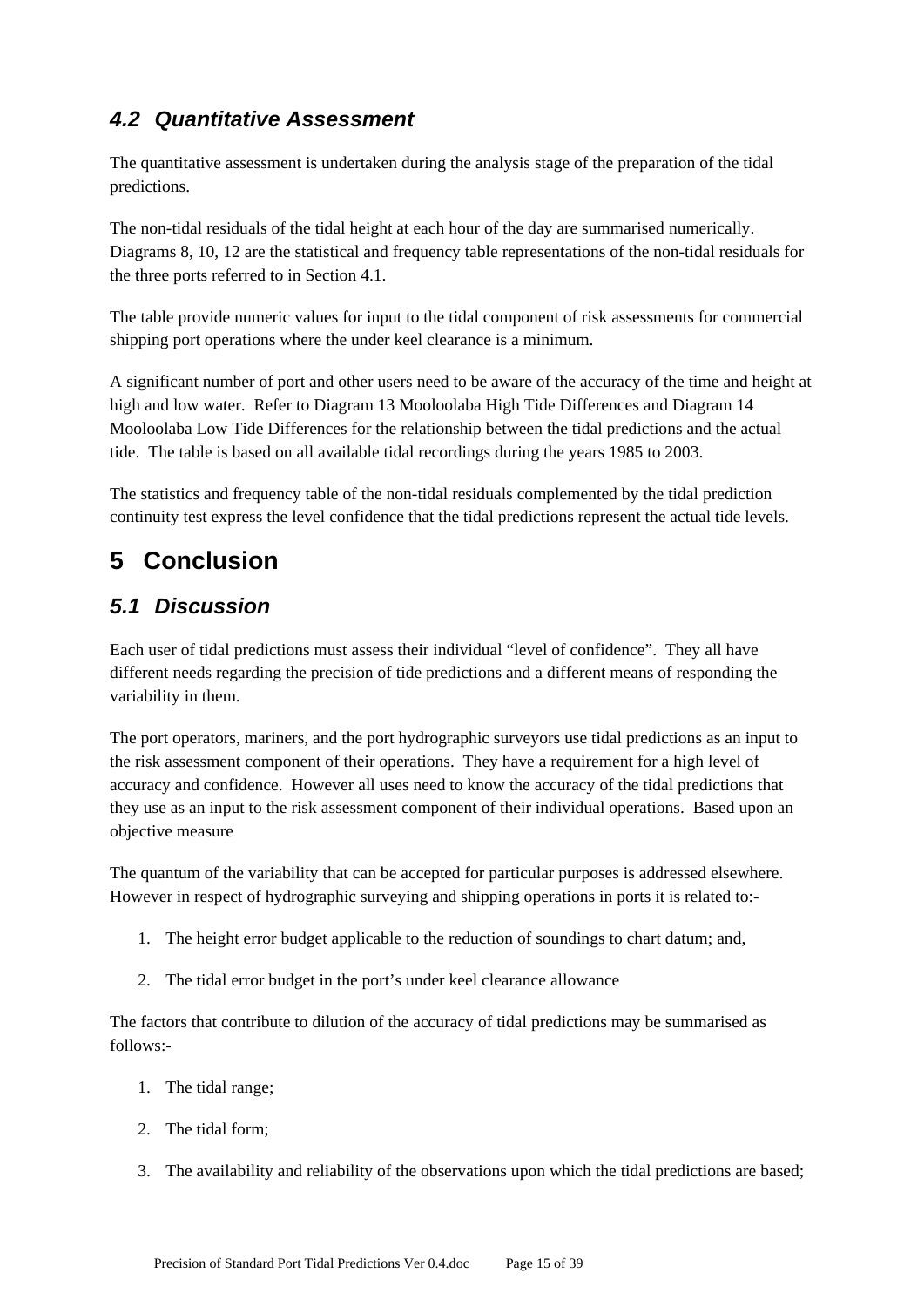- 4. Subtle and unnoticed changes to the tidal regime resulting from man-made or natural changes to the depth and widths waterways adjacent to the tidal stations;
- 5. The calculation method (and associated assumptions) used to determine the tidal constituent constants used to prepare the predictions; and,
- 6. The effect of the weather and climate on the sea level.

Because the contribution of each of these factors varies from place to place, the tides (including the accuracy of the predictions) are site specific.

It follows that the answer to the questions posed in the terms of reference depends on the circumstances of the tides and weather at each port. Accordingly, it is not possible to make a general statement about the accuracy of tidal predictions.

The following recommendations are made in relation to those tidal predictions that are a critical component of port operations.

### *5.2 Recommendations*

It is recommended that:-

- 1. The anecdotal evidence concerning a temporal change in tidal range be investigated;
- 2. The tidal recording instruments are calibrated regularly and the tidal observations used as the basis of the predictions are checked frequently;
- 3. All possible steps are taken to ensure that the meteorological effects on tides used as the basis of the tidal predictions are typical of the tidal regime at the place;
- 4. Those of us responsible for tidal observation and prediction be watchful for changes to the environmental conditions that may change the tidal regime at the tidal station;
- 5. The number of tidal constituents used to prepare the predictions is the maximum that may be drawn reliably from the available observations and all critical constituents are included in the calculation of the predictions;
- 6. The methodology used to prepare the predictions includes a quantitative assessment of their accuracy; and,
- 7. A tidal recorder is operated rigorously at all places where tidal height is critical to safe and efficient maritime operations.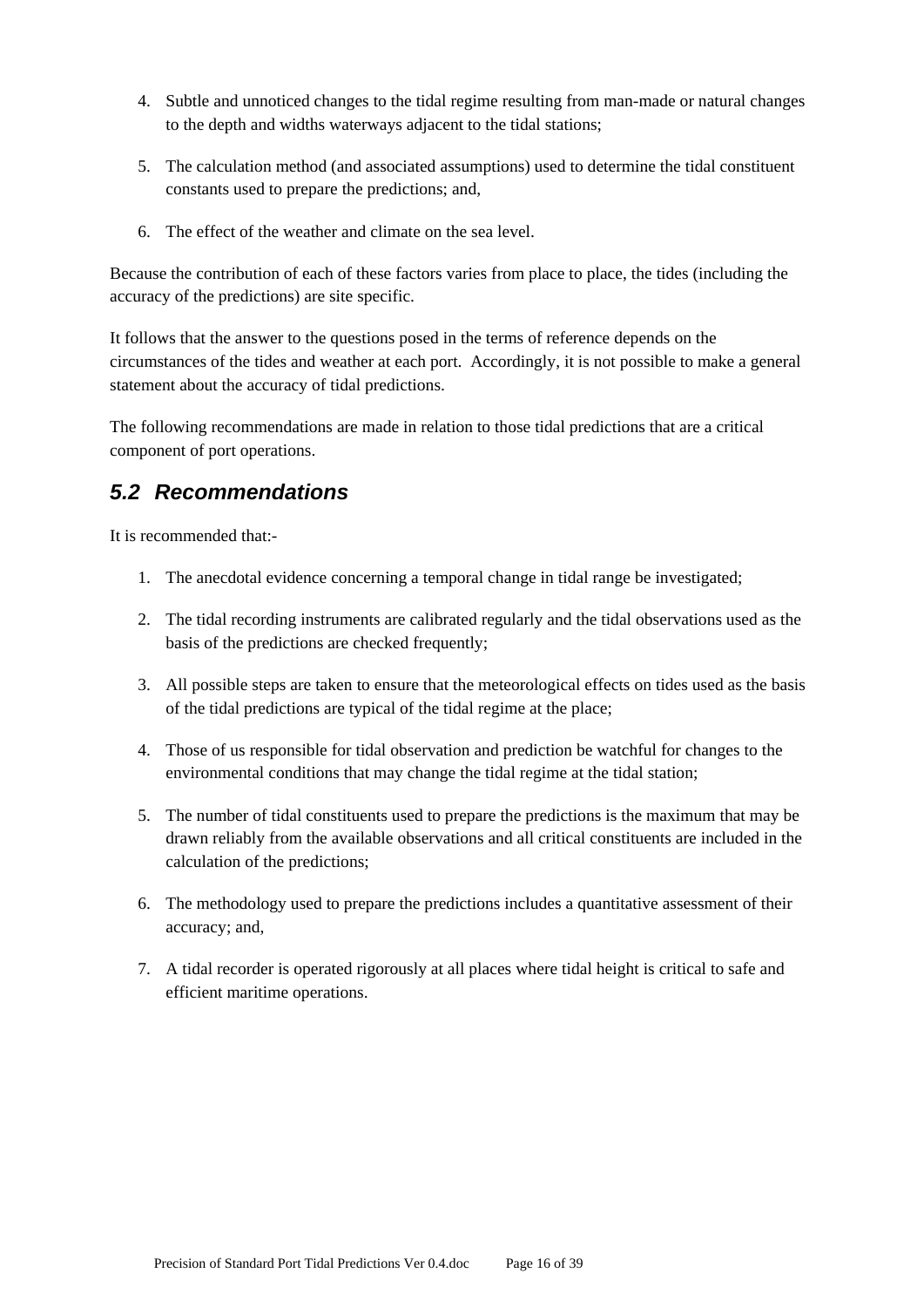## **References**

| <b>IHO</b>                     | 1994, Hydrographic Dictionary Part 1 Vol 1, English. Special publication No.32<br>5 <sup>th</sup> Edition, Monaco. |
|--------------------------------|--------------------------------------------------------------------------------------------------------------------|
| Maritime Safety                | 2000, Tidal Notes for Vessel Traffic Services, Unpublished manuscript, MSQ                                         |
| Queensland                     | Brisbane.                                                                                                          |
| Peddersen, R.L                 | 2001, Determination of LAT datum from Short Term Tidal Analysis, Unpublished                                       |
|                                | manuscript, MSQ Brisbane.                                                                                          |
| Anon                           | 2005a Ed. The Official Tide Tables and Boating Safety Guide, Maritime Safety                                       |
|                                | Queensland, Brisbane.                                                                                              |
| Anon                           | 2005b Ed. Australian National Tide Tables, Hydrographic Publication 11,                                            |
|                                | Department of Defence, Canberra                                                                                    |
| Anon                           | 2005c Ed. Admiralty Tide Tables Vol. 4 Pacific Ocean, United Kingdom                                               |
|                                | Hydrographic Office, Taunton                                                                                       |
| Anon                           | 2005d Tide Tables Torres Strait and great Barrier Reef, Australian Maritime Safety                                 |
|                                | Authority, Canberra                                                                                                |
| Anon                           | 1973.Ed. Tide Tables - High and Low Water Predictions Central and Western                                          |
|                                | Pacific Ocean and Indian Ocean, U.S. Department of Commerce, National Oceanic                                      |
|                                | and Atmospheric Administration, National Ocean Survey                                                              |
| Anon                           | 1990 Ed Tide Tables for Port Adelaide and Other Ports, Department of Marine and                                    |
|                                | Harbors South Australia, Adelaide                                                                                  |
| Anon                           | 1976 Ed New Zealand Nautical Almanac and Tide Tables, Marine Division,                                             |
|                                | Ministry of Transport, Wellington                                                                                  |
| Dewar P.,                      | 2005, An Assessment of the Accuracy of Three Tidal Datum Transfer Procedures                                       |
| Hannah J.,                     | in a Harbour Environment, The Hydrographic Journal No 117                                                          |
| Doodson AT                     | 1921, The Harmonic Development of the Tide-generating Potential. Proc. Roy.                                        |
|                                | Soc. A 100, pp. 305-329                                                                                            |
| Permanent                      | 1984, Recommended Operating Procedures for Tide Gauges on the National                                             |
| Committee on                   | Network Tide Gauge Survey Instructions Special Publication No. 9, National                                         |
| Tides and Mean                 | Mapping Council of Australia, Belconnen ACT.                                                                       |
| Sea Level                      |                                                                                                                    |
| Permanent                      | Tide Gauge Survey Instructions, Intergovernmental Committee on Surveying and                                       |
| Committee on<br>Tides and Mean | Mapping<br>Get the Internet reference                                                                              |
| Sea Level                      |                                                                                                                    |
| Ainscow W.,                    | 1985, Manual on Sea Level Measurement and Interpretation, Intergovernmental                                        |
| Blackman D.                    | Oceanographic Commission. *********                                                                                |
| Kerridge J.,                   |                                                                                                                    |
| Pugh D., Shaw                  |                                                                                                                    |
| S                              |                                                                                                                    |
| National Tidal                 | 2005, The Australian Baseline Sea Level Project Monthly Data Report, Bureau of                                     |
| Centre                         | Meteorology National Tidal Centre, Adelaide, March 2005                                                            |
| Schahinger R B,                | 1984, The Numerical Treatment of Tidal Time Series - Computing Report 13, The                                      |
| Lennon G W                     | Flinders University of South Australia - Flinders Institute for Atmospheric and                                    |
|                                | Marine Sciences, Adelaide.                                                                                         |
| Harper B A                     | 1996, Storm Tide Threat in Queensland History, Prediction and Relative Risks                                       |
| Harper B A                     | 2000, Storm Tide Threat in Queensland, History, Prediction and Relative Risks,                                     |
|                                | Conservation Technical Report No. 10 Department of Environment and Heritage,                                       |
|                                | August 1999 and updated to June 2000                                                                               |
|                                | The Broadwater reports all three.                                                                                  |
| National Tidal                 | 2002, Proceedings Tides and Mean Sea Level Workshop 22-25 October 2002,                                            |
| Facility                       | National Tidal Facility Australia and Permanent Committee on Tides and Mean Sea                                    |
|                                | Level Adelaide                                                                                                     |
| Department of                  | 1986, The Broadwater/Nerang R. - Interim Report, Department of Harbours and                                        |
| Harbours and                   | Marine, Brisbane, unpublished report                                                                               |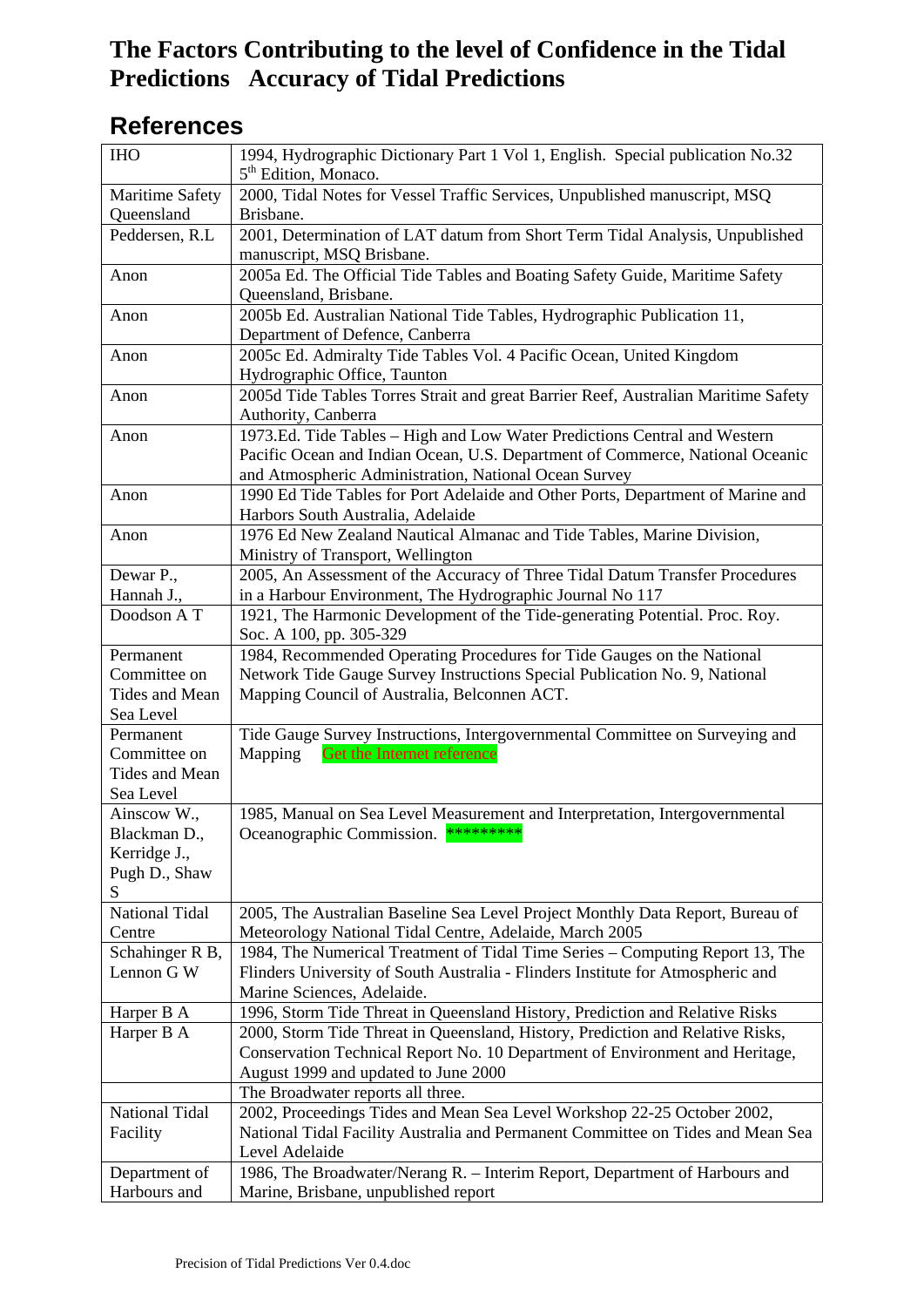| Marine         |                                                                             |
|----------------|-----------------------------------------------------------------------------|
| Department of  | 1987, The Broadwater/Nerang River 1987, Department of Harbours and Marine,  |
| Harbours and   | Brisbane, unpublished report                                                |
| Marine         |                                                                             |
| Department of  | 1988, Supplement to The Broadwater/Nerang River 1987 Report, Department of  |
| Harbours and   | Harbours and Marine, Brisbane, unpublished report                           |
| Marine         |                                                                             |
| Broadbent G J  | 2005, Guidelines Concerning the Reduction of Soundings to Chart Datum,      |
|                | Maritime Safety Queensland, Brisbane, unpublished report                    |
| Broadbent G J  | 2006, HAT and LAT, Maritime Safety Queensland, Brisbane, unpublished report |
| Peddersen R L. | 1994, The Effects of Storm Surges on Analysis, Queensland Department of     |
|                | Transport, Brisbane, unpublished report                                     |
| DoD            | Various years, Australian National Tide Tables Australian Hydrographic      |
|                | Publication 11, Commonwealth of Australia, Canberra                         |
| Church 2004    | 2004, More Storms and Surges with Warmer Conditions, Media Release Ref      |
|                | 2004/64 April 20 2004, CSIRO, Hobart.                                       |
|                |                                                                             |
|                |                                                                             |
|                |                                                                             |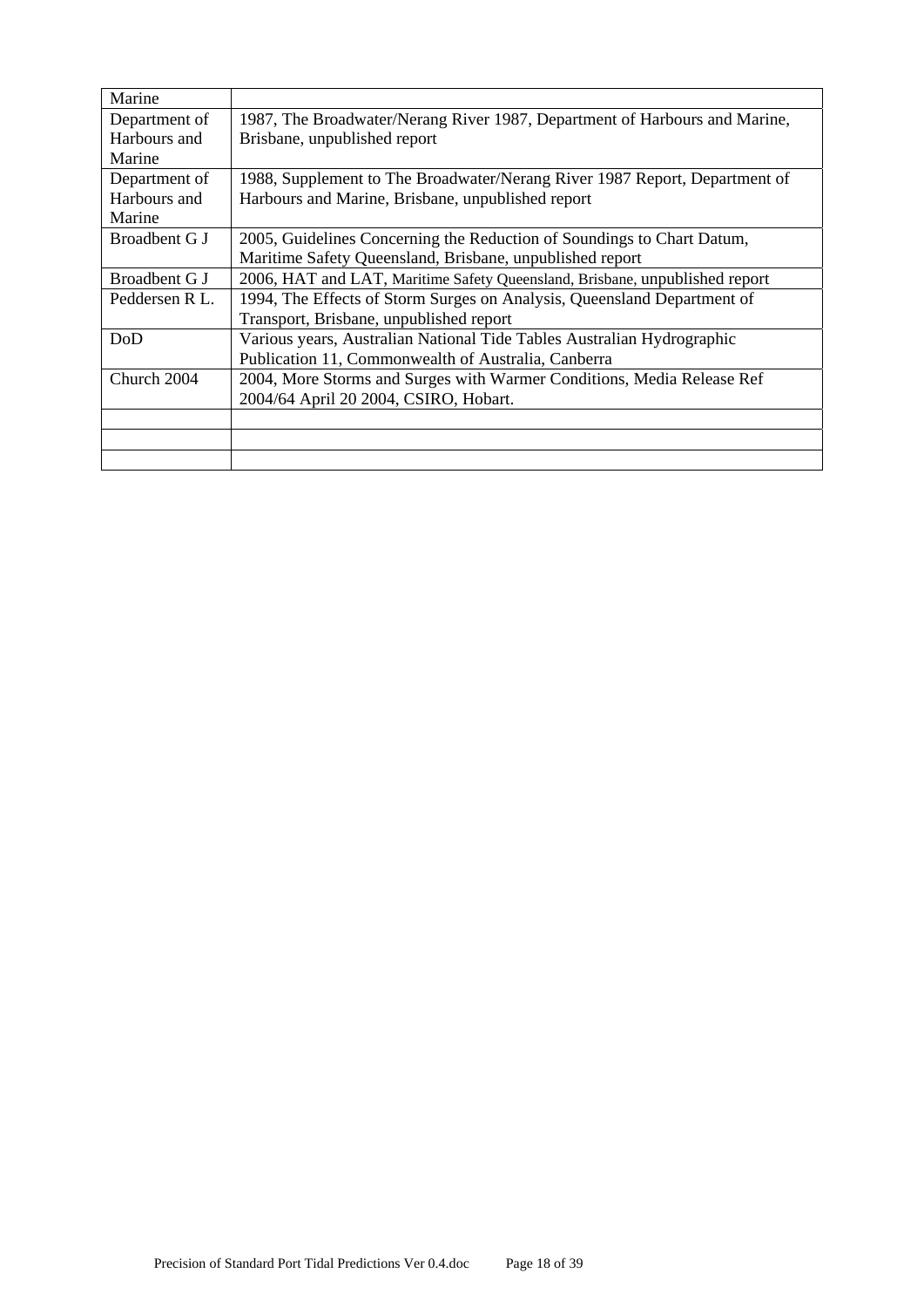## **Abbreviations**

| Abbreviation | Meaning                                 |
|--------------|-----------------------------------------|
| <b>IHO</b>   | International Hydrographic Organisation |
| <b>MSQ</b>   | Maritime Safety Queensland              |
| <b>ANTT</b>  | <b>Australian National Tide Tables</b>  |
| <b>ATT</b>   | <b>Admiralty Tide Tables</b>            |
| <b>TSTT</b>  | <b>Torres Strait Tide tables</b>        |
| cpd, cph     | Cycles per hour, cycles per day         |
|              |                                         |
|              |                                         |
|              |                                         |
|              |                                         |
|              |                                         |
|              |                                         |
|              |                                         |
|              |                                         |
|              |                                         |
|              |                                         |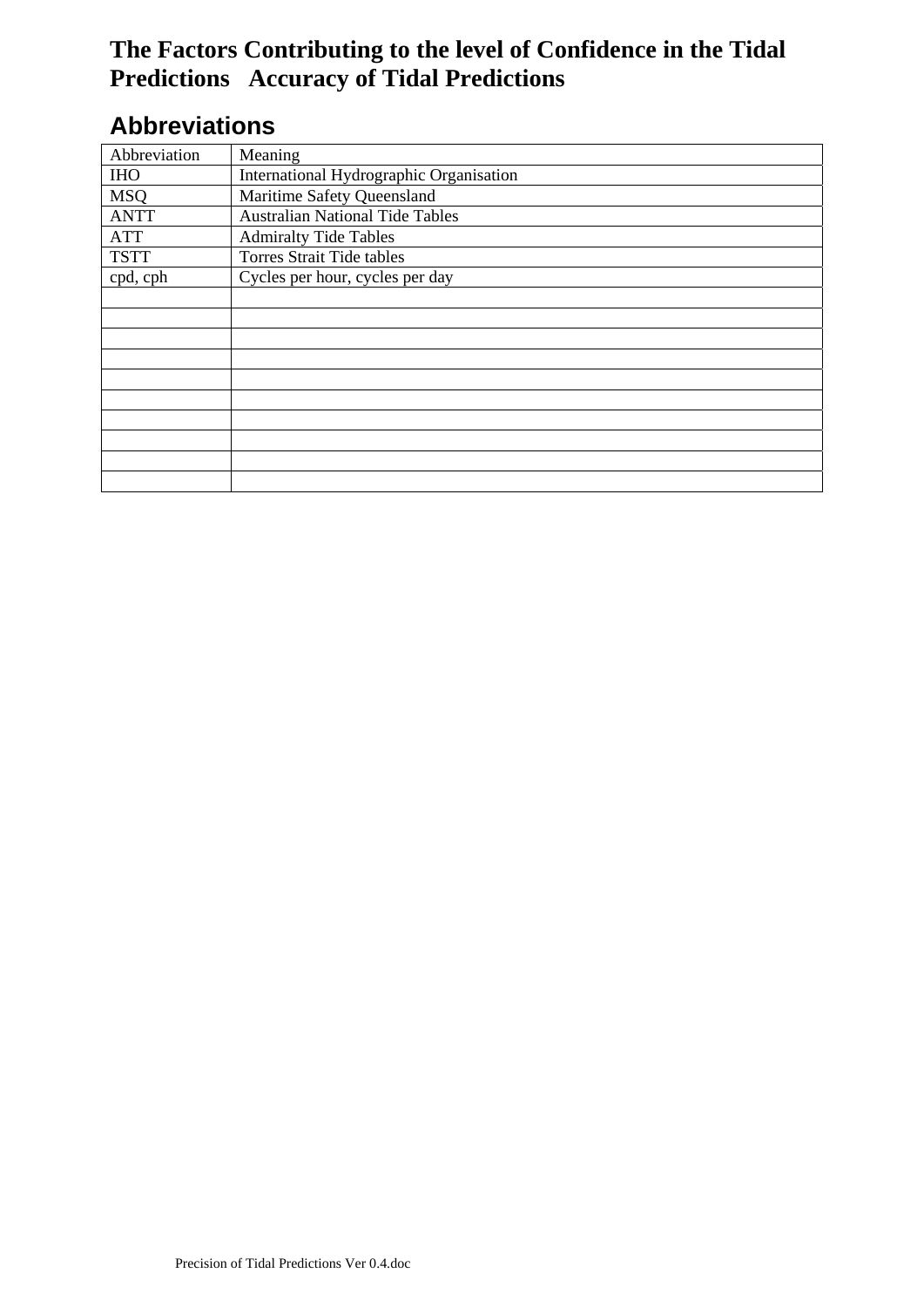## **Glossary**

| Term                     | Meaning                                                                                                                                                      |
|--------------------------|--------------------------------------------------------------------------------------------------------------------------------------------------------------|
| <b>Standard Port</b>     | See Reference Station                                                                                                                                        |
| <b>Reference Station</b> | A place where tide or tidal current constants have been determined from                                                                                      |
|                          | observations, and which is used as a standard for comparison of simultaneous                                                                                 |
|                          | observations at a subordinate station. It is also a place for which independent                                                                              |
|                          | daily predictions are given in the tide or tidal current tables, from which                                                                                  |
|                          | corresponding predictions are obtained for other locations by means of                                                                                       |
|                          | differences or factors. Also called standard station and standard port (British                                                                              |
|                          | terminology). IHO 1994                                                                                                                                       |
| <b>Secondary Port</b>    | See Subordinate Station                                                                                                                                      |
| Subordinate              | One of the places for which tide or tidal current predictions are determined by                                                                              |
| <b>Station</b>           | applying a correction to the predictions of a reference station.                                                                                             |
|                          | A tide or tidal current station at which a short series of observations was made                                                                             |
|                          | and reduced by comparison with simultaneous observations at a reference                                                                                      |
|                          | station. Called secondary port in British terminology. IHO 1994                                                                                              |
| Harmonic analysis        | The mathematical process by which the observed tide at a place is analysed by                                                                                |
| of tide                  | breaking it down in to a number of constituent tides of simple periodic forces,                                                                              |
|                          | each having a fixed period. In this process the sun and moon are replaced by a                                                                               |
|                          | number of hypothetical tide-producing bodies which move in circular orbits                                                                                   |
|                          | around the earth in the plane of the equator. IHO 1994                                                                                                       |
| harmonic                 | The amplitude and epochs of the harmonic constituent of the tide, or tidal<br>current, at any place. IHO 1994. In Australian practice, the term phase lag is |
| constants                |                                                                                                                                                              |
| Harmonic                 | used in place of epoch<br>One of the harmonic elements in a mathematical expression for the tide-                                                            |
| constituent              | producing force, and in corresponding formulae for the tide or tidal current.                                                                                |
|                          | Each constituent represents a periodic change or variation in the relative position                                                                          |
|                          | of the earth, sun, and moon. Also called tidal constituent or component. IHO                                                                                 |
|                          | 1994                                                                                                                                                         |
| Harmonic                 | In tidal terminology, the method of predicting tides and tidal currents by                                                                                   |
| prediction               | combining the harmonic constituents into a single curve. The work was usually                                                                                |
|                          | done mechanically by a machine designed for the purpose, called a tide                                                                                       |
|                          | predicting machine; nowadays the work is done by computers. IHO 1994                                                                                         |
| Non-tidal residual       | The remainder after the expected (predicted) tidal component has been removed.                                                                               |
| Form of the tide         | All tides are composed of both semi-diurnal and diurnal components. The form                                                                                 |
|                          | of the tide is a qualitative description of the proportion of each component in the                                                                          |
|                          | tide.                                                                                                                                                        |
| Tsunami                  | Japanese for <i>harbour wave</i> . A transient long-period wave typically caused by an                                                                       |
|                          | underwater disturbance such as an earthquake, volcanic eruption or landslide.                                                                                |
|                          | Tsunami can travel very long distances across the planet and effect remote                                                                                   |
|                          | coasts, often being amplified as it enters shallow waters and capable of                                                                                     |
|                          | significant inundation. Tsunami are sometimes incorrectly termed tidal waves.                                                                                |
|                          | Harper 2000                                                                                                                                                  |
| Wave Setup               | Quasi-steady superelevation of the water surface due to the onshore mass                                                                                     |
|                          | transport of water caused entirely by the action of breaking waves. Wave setup is                                                                            |
|                          | sometimes included in calculations of wave runup. Harper 2000                                                                                                |
| Highest                  | This is the highest level which can be predicted to occur under average                                                                                      |
| Astronomical             | meteorological conditions and any combination of astronomical conditions.                                                                                    |
| Tide)                    | These levels will not be reached every year; HAT generally occurring at any one                                                                              |
|                          | location once every 18.6 years. Harper 2000                                                                                                                  |
| <b>Inverse Barometer</b> | The proportional rise in water level due to the hydrostatic pressure deficit                                                                                 |
| Effect                   | beneath a tropical cyclone. The pressure deficit is the difference between the                                                                               |
|                          | MSL ambient pressure and the MSL pressure at the centre of the tropical                                                                                      |
|                          | cyclone. The local magnitude of the rise in elevation is approximately 10mm per<br>1hPa of pressure deficit Harper 2000                                      |
|                          |                                                                                                                                                              |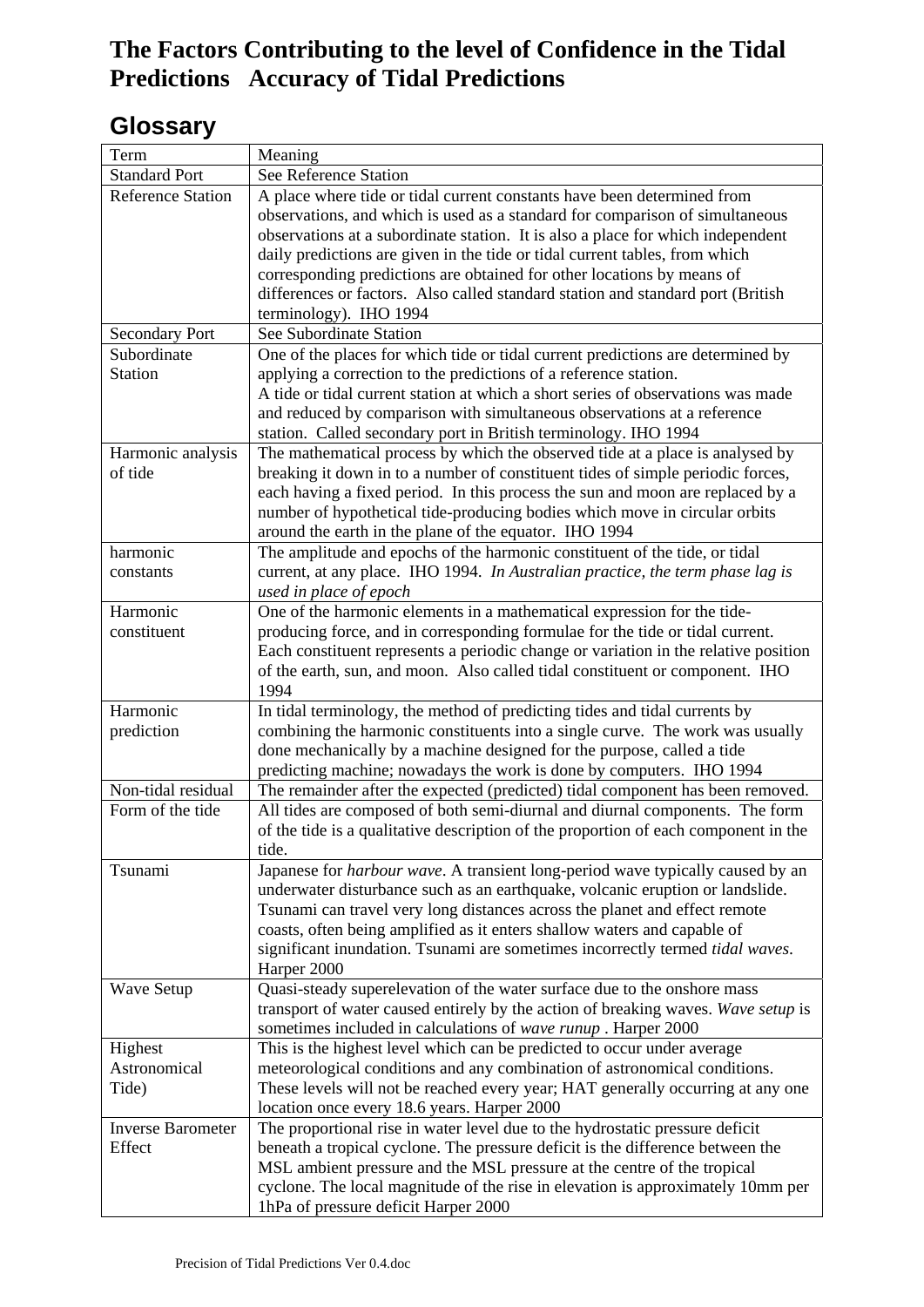| Storm Tide               | The combined action of <i>Storm Surge</i> and <i>Astronomical Tide</i> . Harper 2000 |
|--------------------------|--------------------------------------------------------------------------------------|
| <b>Astronomical Tide</b> | The periodic rising and falling of the oceans resulting from the gravitational       |
|                          | attraction of the Moon, Sun and other astronomical bodies acting upon the            |
|                          | rotating Earth. Although the accompanying horizontal movement of the water           |
|                          | resulting from the same cause is also sometimes called the "tide", it is preferable  |
|                          | to designate the latter as the Tidal Current, reserving the name Astronomical        |
|                          | Tide for the vertical movement. Harper 2000                                          |
| <b>Storm Surge</b>       | A rise above normal water level on the open coast due to the combined effects of     |
|                          | surface wind stress and atmospheric pressure fluctuations caused by severe           |
|                          | weather events, eg. tropical cyclones. Harper 2000                                   |
| <b>Wave Setup</b>        | A quasi-steady superelevation of the water surface due to the onshore mass           |
|                          | transport of water caused entirely by the action of breaking waves. Wave setup is    |
|                          | sometimes included in calculations of wave runup. Harper 1996                        |
| Spectral analysis        | The process whereby a representation of the tidal time series in terms of            |
|                          | frequency is calculated.                                                             |
| Rayleigh Criteria        | Two constituents are accepted as being resolvable if the total change of relative    |
|                          | phase of them equals or exceeds 1 cycle within the available duration of readings    |
|                          |                                                                                      |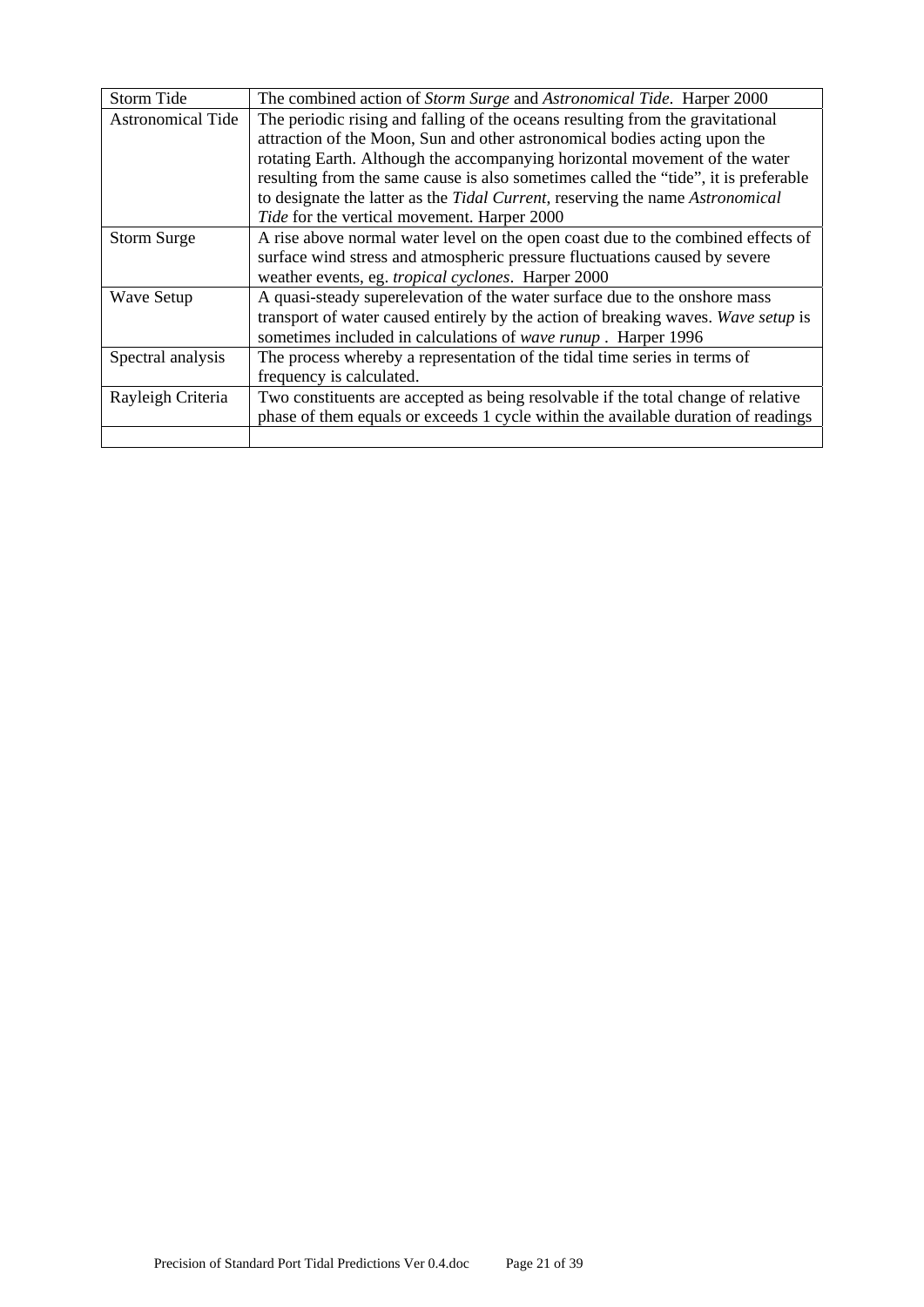## **Appendices**  *Appendix 1 The Harmonic Method*.

The waters of the oceans and seas respond to the gravitational forces that maintain the sun, moon, and earth in their orbits. The relative positions of these bodies are precisely known and the variations in the forces can be used as a basis for predicting the tidal times and heights (stream vectors) known as the gravitational tide.

At this point the concept of harmonic method of tidal analysis is introduced. The method simply decomposes the observed tidal time series in the sum of a number of simple harmonic functions.(aCosb) called tidal constituents. The variations in the gravitational forces are periodic and well known. They provide the frequency for each constituent.

The list of constituents together with the associated frequency is referred to in this paper as the tidal model.

The mathematical model relating the tidal time series and constituent constants is:-

 $y(t^i)$  is the tidal height at the required instant of time  $t^i$ 

 $y(t^i) = \sum^n h^n \text{Cos}(V^n - g^n)$ ) 1.

where

- h is the amplitude of the  $n<sup>th</sup>$  constituent
- V is the phase of the n<sup>th</sup> constituent at time  $t^i$  (V = n<sup>\*</sup>( $t^i$   $t^o$ )
- g is the phase lag of the  $n<sup>th</sup>$  constituent at the time origin ( $t<sup>o</sup>$ )
	- n is the frequency of the  $n<sup>th</sup>$  constituent

The h and g values for the constituents are referred to as tidal constituent constants.

Commonly the least squares algorithm is used to fit equation 1 to the observed tidal heights to provide the tidal constituent constants h and g. Although the number of constituents that can be resolved is dependent on the length of the observation set available, typically between 70 and 120 may result from one year of recorded readings.

Clearly the set of equations to be solved is heavily over determined. As a consequence, the fit between the mathematical model and the observations will always result in some differences. Because we have accounted for as much of the theoretical tide as possible, we call the differences non-tidal residuals.

The non-tidal residuals contain three elements:-

- 1. A difference due to our inability to completely model the tide;
- 2. Errors in the tidal time/height measuring process; and,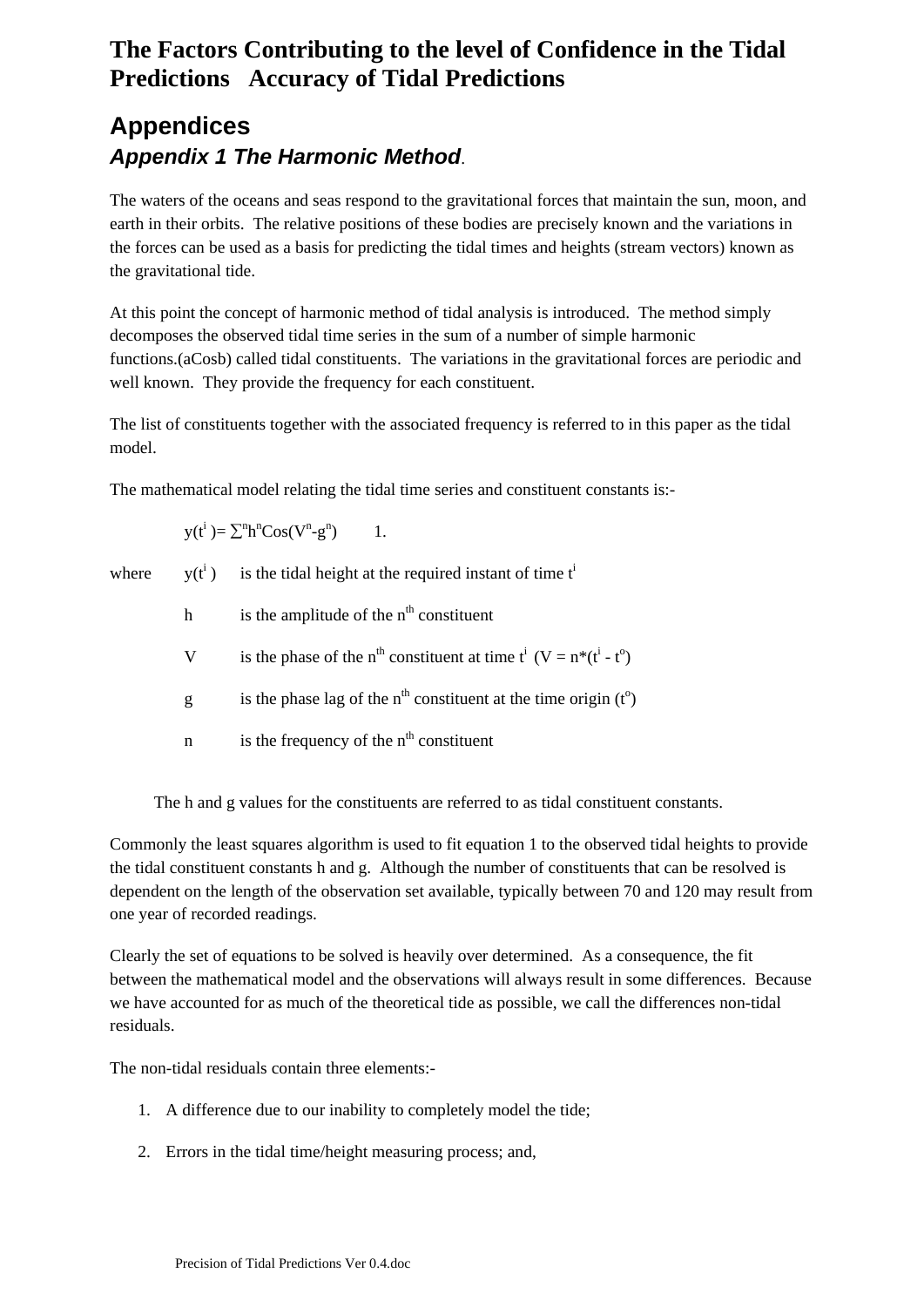3. Variations in the observed water level which are due to non-tidal causes (the effects of the weather on the water level).

It is necessary to rely on the skill of the analysist to minimize the first one and tidal observer to ensure that the errors in the measuring process are small and stochastic. One needs to be aware of the the effects of the weather on the tidal observations under analysis.

This said, it is not always true that differences due to our inability to completely model the tide can be over looked.

Tidal prediction (given the tidal constituent constants) is the converse of the analysis process.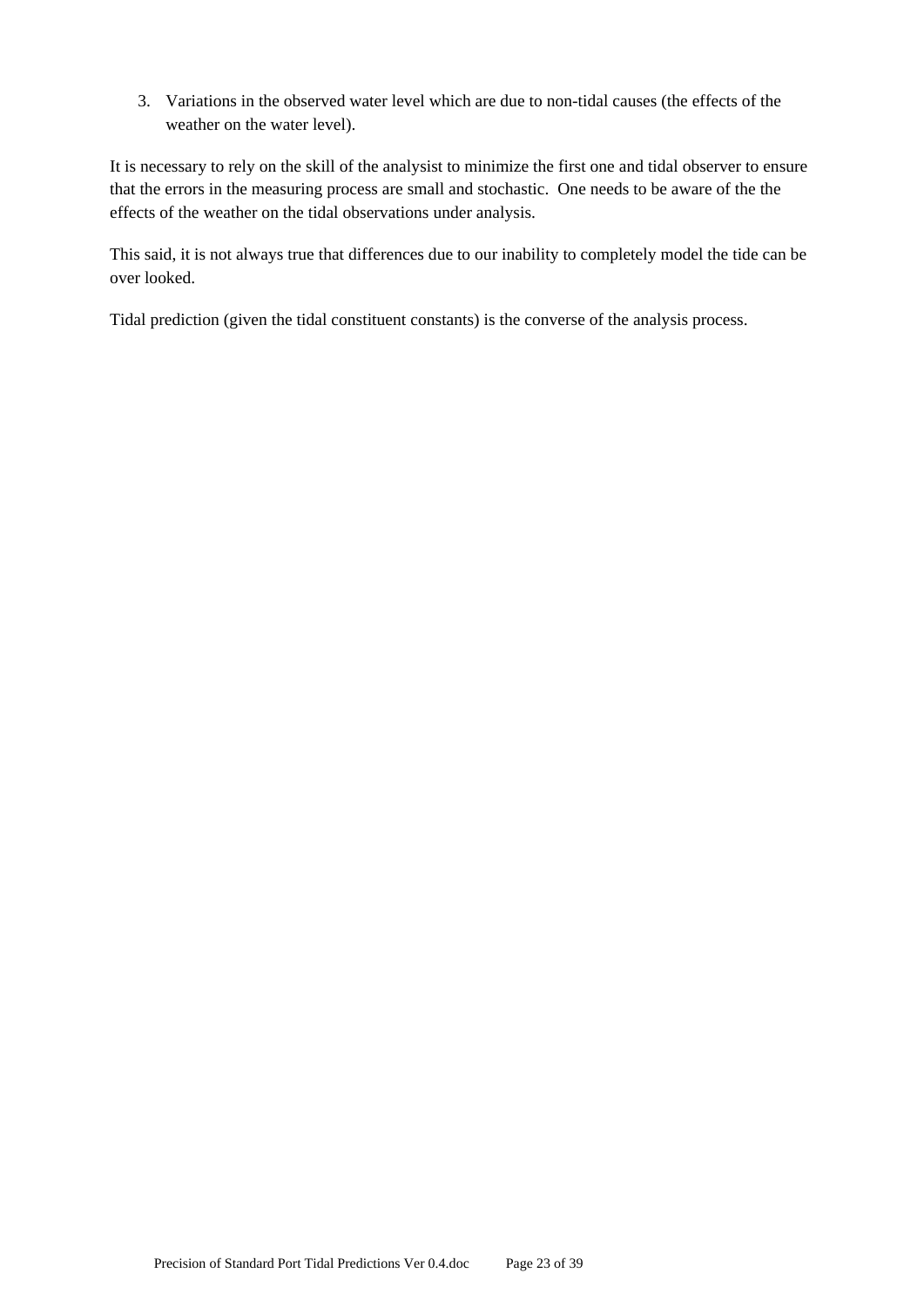## *Appendix 2 Extract from the Report "Determination of LAT datum from Short Term Tidal Analysis" (Peddersen 2001)*

### **Introduction**

One of the methods of establishing tidal datum is by tidal analysis. Ideally the longest tidal record available will be used to produce a tidal analysis for constituent constants that will be used to predict the Lowest Astronomical Tide (LAT) datum over a 19 year tidal epoch.

The purpose of this study is to establish the integrity of a LAT datum determination based on the analysis of data periods less than 365 days. The report is undertaken in the situation of a semidiurnal tide regime in which shallow water effects are minimal.

There is a need to investigate the situation of a semidiurnal tide regime in which shallow water effects are minimal.

### **Methodology**

### **Tidal Analysis of data subsets of varying lengths**

This method was used to determine the minimum period of observed data that can be used to give an acceptable determination of LAT.

Tidal data from the Gladstone Auckland Point gauge tidal records for period of 385 days (December 1998 to December 1999) was analysed for the entire period. Data period subsets of 6 months, 3 months, 2 months and 35 days were also analysed to determine which tidal constituents are deduced from the various data periods.

LAT predictions done for 1992-2010 epoch for each data period with Z00 set to zero.

LAT results tabulated to determine how the LAT to HAT range varies as analysis period is shortened.

#### **Long term analysis and constituent subsets**

This method was used to illustrate the theoretical differences in LAT predictions produced by varying only the number of constants used.

The latest NTF analysis (C052027A.99) for Gladstone is based on 15 year data period (1985 - 1999) with Sa and Ssa from long period analysis of 21 years (1978- 1999). The constituents from the NTF long term analysis were formed into subsets of constituents corresponding to the constituents that are derived from the shorter analysis periods

LAT predicted and results were tabulated to determine how the LAT to HAT range varies as subsets of constituents are reduced in number.

#### **Rationale for using data subsets and constituent subsets**

As the length of the analysis period increases constituents are deduced more precisely as more data redundancies are available.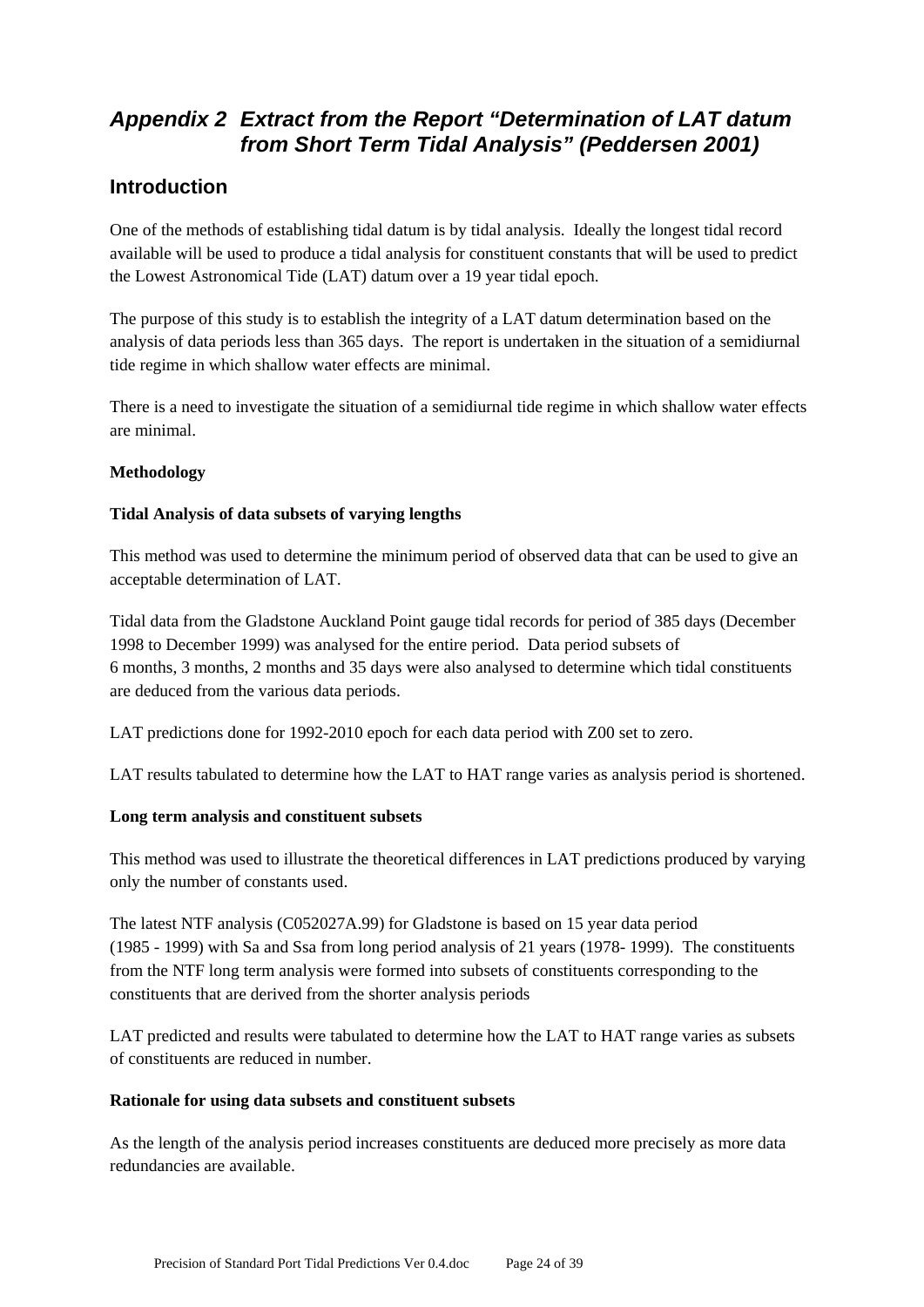As the length of the analysis period shortens, the analysis process can no longer separate clusters of adjacent frequencies. The number of constituents deduced is reduced and these constituents represent an approximation of the adjacent frequency clusters.

By using constituent subsets of a long term analysis you can examine the effects of reducing the number of constituents, while maintaining the long term integrity of the constituents used;

To compare LAT predictions produced by data subsets and constituent subsets, the long term Sa, Ssa as supplied by NTF was included. The long term mean sea level (Z00) was set to zero to remove any bias introduced by seasonal adjustment of mean sea level.

#### **Comparisons of LAT/HAT calculations at Gladstone**.

The initial calculations of LAT/HAT were referred to a mean sea level datum (Z00=0). The LAT/HAT values were then adjusted to LAT datum for the tables below. The Gladstone long term (21 year) values of Sa and Ssa supplied by NTF were used in all calculations.

| -------<br>$22122$ verves with the second version (DAD 11 OND 11 OND 21 ON WEIGHT DERIVED |                  |                  |                  |                |                |  |  |
|-------------------------------------------------------------------------------------------|------------------|------------------|------------------|----------------|----------------|--|--|
|                                                                                           | 12 month         | 6 month          | 3 month          | 2 month        | $35$ day       |  |  |
|                                                                                           | $(69$ constants) | $(52$ constants) | $(40$ constants) | (40 constants) | (38 constants) |  |  |
|                                                                                           | Appendix 2       | Appendix 3       | Appendix 4       | Appendix 5     | Appendix 6     |  |  |
| <b>HAT</b>                                                                                | 4.78             | 4.80             | 4.80             | 4.88           | 4.90           |  |  |
| Z00                                                                                       | 2.31             | 2.31             | 2.32             | 2.35           | 2.36           |  |  |
| <b>LAT</b>                                                                                | 0.00             | 0.00             | 0.00             | 0.00           | 0.00           |  |  |

#### **Table 1 LAT calculations using analysis from observed data subsets**

| Table 2 LAT calculations using constituent subsets from NTF long term analysis 1985--1999 |
|-------------------------------------------------------------------------------------------|
|-------------------------------------------------------------------------------------------|

| All available      | 6 month          | $3 - 2$ month  | $35$ day       |
|--------------------|------------------|----------------|----------------|
| constants          | $(52$ constants) | (40 constants) | (38 constants) |
| (15 years of data) | Appendix 8       | Appendix 9     | Appendix 10    |
| and 118 constants) |                  |                |                |
| Appendix 7         |                  |                |                |
| 4.75               | 4.82             | 4.84           | 4.86           |
| 2.30               | 2.32             | 2.34           | 2.35           |
| 0.00               | 0.00             | 0.00           | 0.00           |
|                    |                  |                |                |

#### **Summary of Results**

As the length of the analysis shortens the LAT- HAT range increases.

From 12 month down to 3 months the increase in LAT - HAT range is less than 2.0%

A 35 day analysis increases the LAT - HAT range by approximately 2.5%

#### **Conclusion**

The best determination of LAT datum is going to be derived from the longest term tidal analysis available.

However acceptable determinations of LAT datum can be obtained from data sets of 3 months or more provided a long term regional Sa and Ssa is available.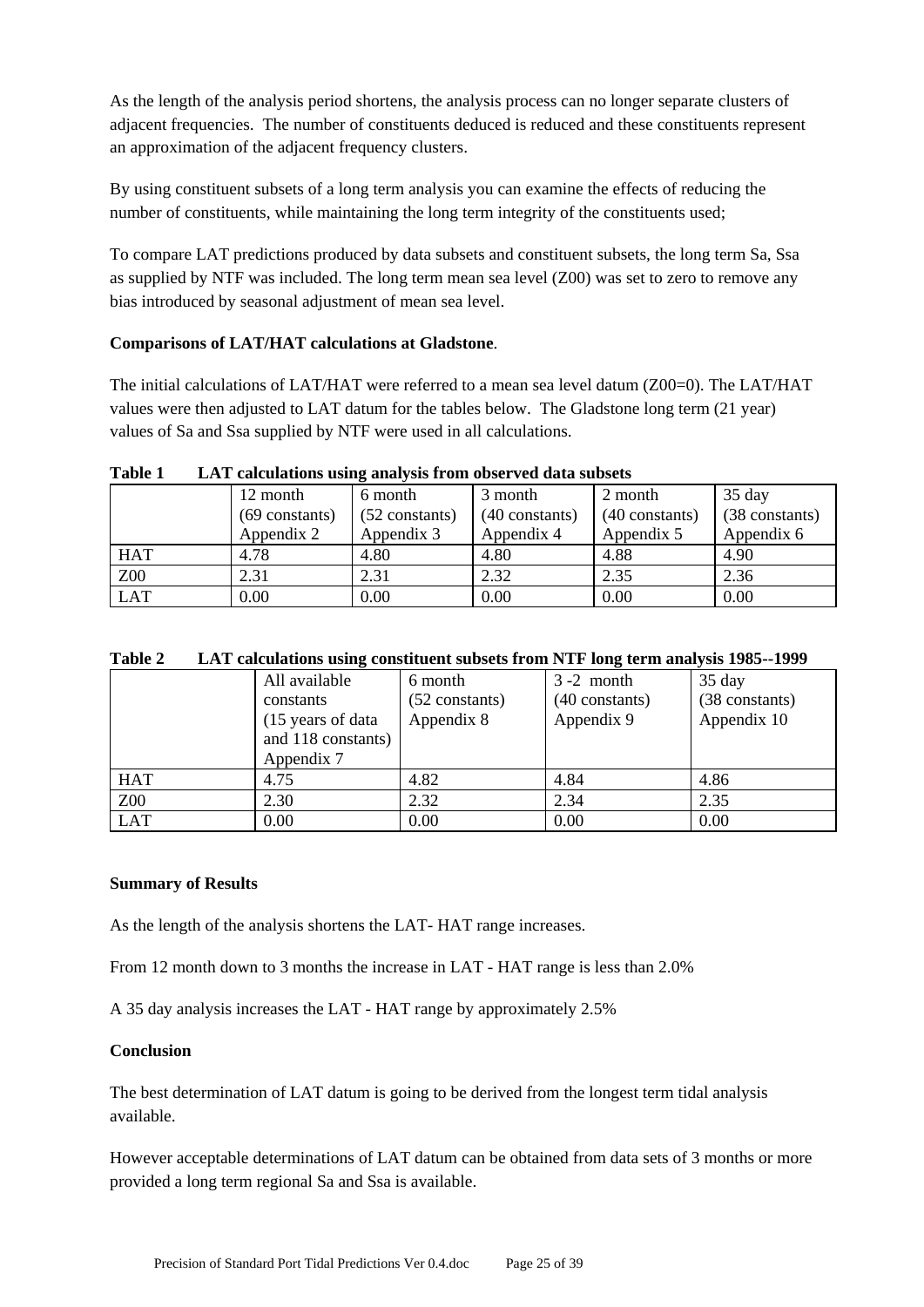The shorter data periods require more inferencing of constants which is probably leading to biasing in the LAT calculations.

Caution is required when selecting the inferencing port to ensure that the form (shape and range) of the tide at the inference port and secondary port are similar.

**Note:-** The appendices referred to in this extract from the report are not included here.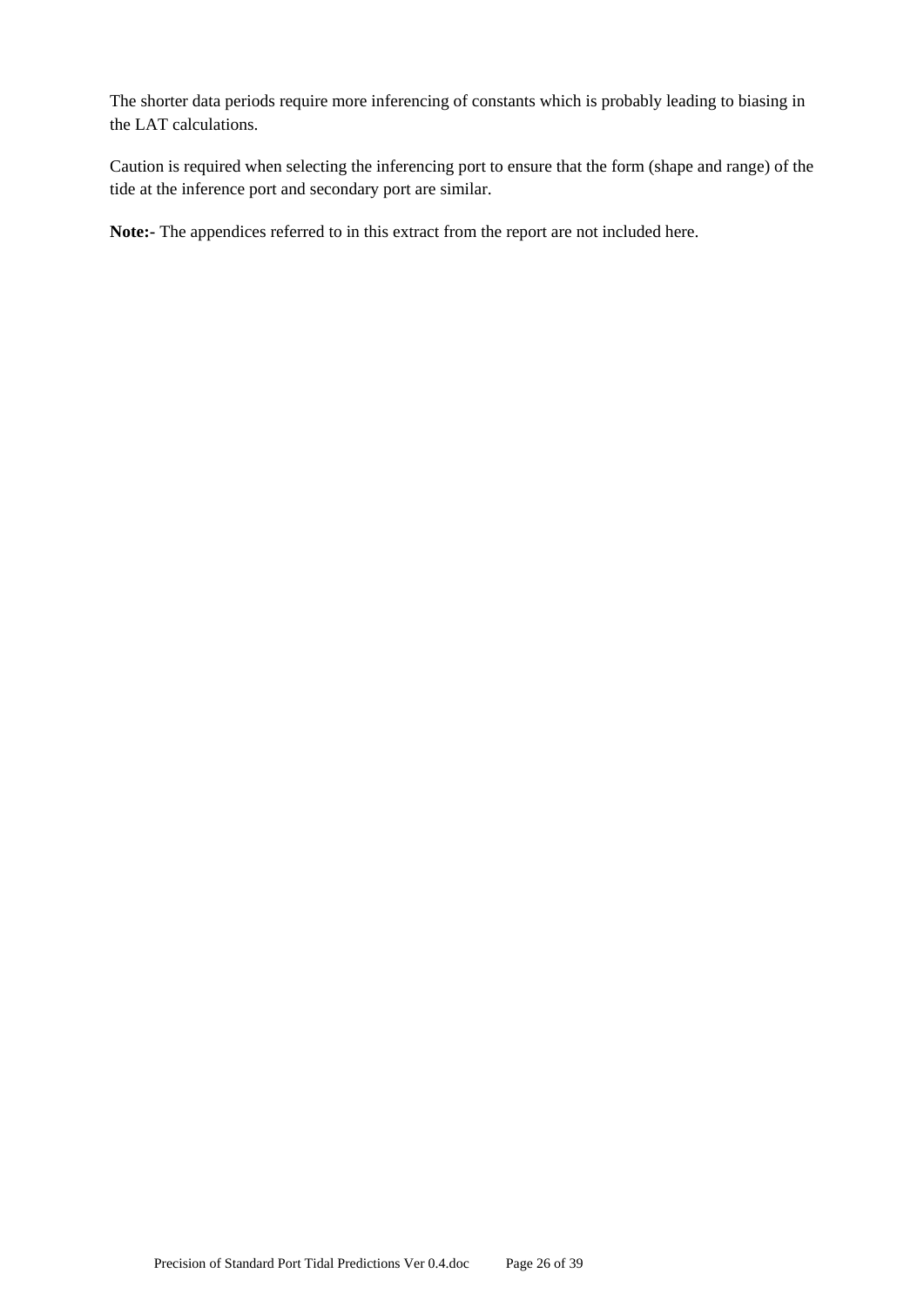## *Appendix 3 Calibration of Tidal Stations*

There are a number of methodologies available to ensure the recorders of tidal are measuring the height of tide accurately.:-

The PCTMSL "Recommended Operating Procedures for Tide Gauges on the National Network", "Tide Gauge Survey Instructions" and the "Manual on Sea Level Measurement and Interpretation", Ainscow W. et al, 1985, provide appropriate processes, including setting the elevation of the station tide board relative to Chart Datum and the ongoing water level checks, to confirm and document the continued accuracy of the tidal recordings.

Refer to the PCTMSL "Tide Gauge Survey Instructions" for an appropriate method by which a tidal height station may be calibrated in-situ, Section 2.2 of the Calibration of Automatic Recorders.

Ainscow et al. also provides comprehensive information on the operation and ongoing testing (Van de Casteele test) of tidal recording equipment.

Provided that it is possible to synchronize the readings from the recorder and the water level checks accurately, it is possible is possible to monitor the ongoing calibration (span and zero setting) using the water level checks. Perform a linear regression using the tide board readings and the recorded readings. The slope should be 1.000 and the offset 0.000. (Broadbent 2004)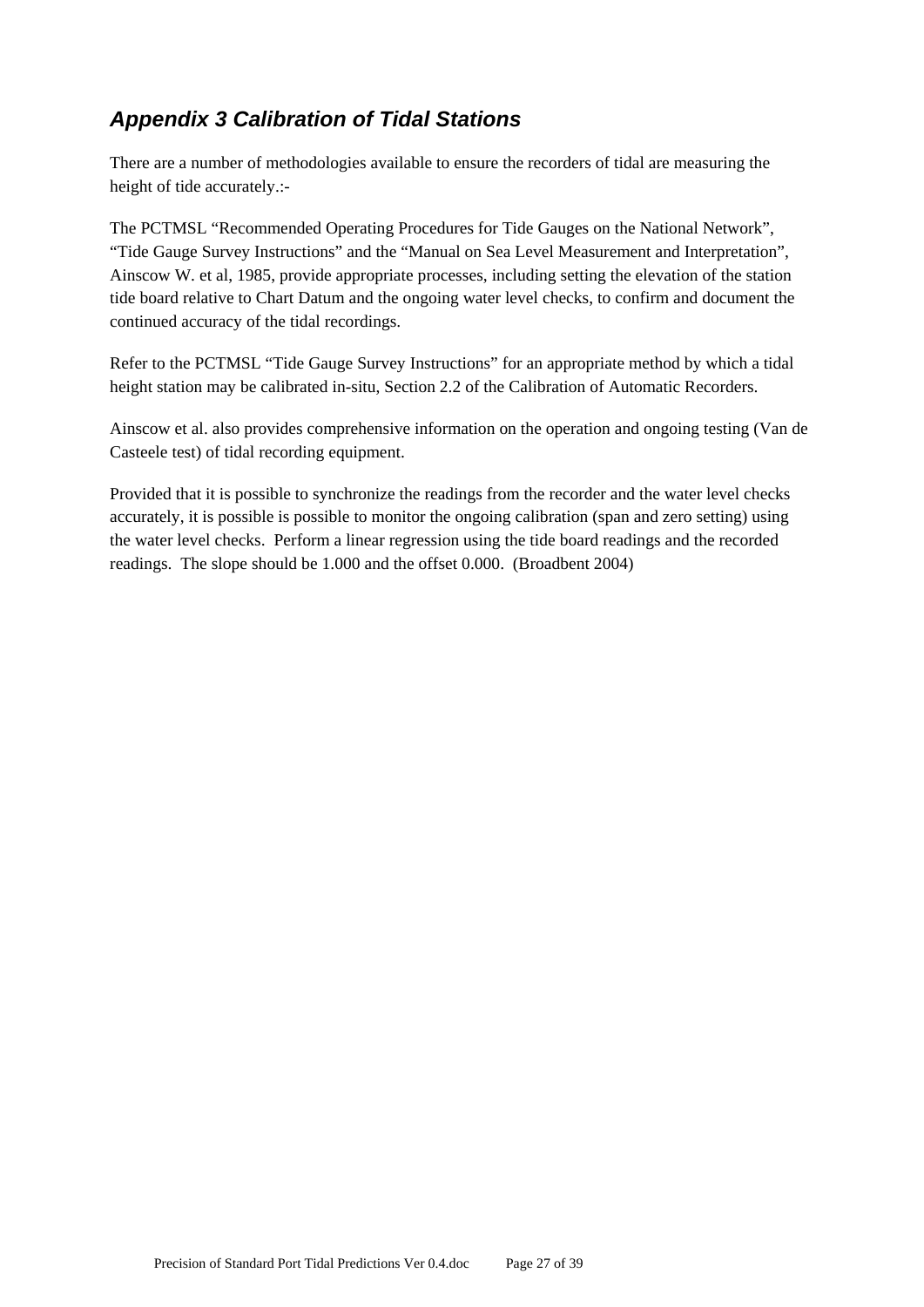## *5.3 Appendix 4 The Effects of Storm Surges on Analysis*

#### **1. Introduction**

A tidal analysis was required of 64 days of observations (02/03/93 to 04/05/93) from the tidal station Military Jetty - Pumicestone Passage. – 010011.

During the analysis period, Cyclone " Rodger " was responsible for a significant tidal surge (up to 0.50m). This study attempts to quantify what effect a tidal surge has on the analysis results.

### **2. Methodology**

A tidal analysis was done with the complete observation set and then the analysis was repeated with the cyclonic surge period (13 -20 March) data removed.

The Mooloolaba storm surge gauge observations were used for the mean sea level seasonal adjustment as the influence of the cyclone " Rodger " was identical to that at Military Jetty. The Brisbane Bar tidal constants were used for inferencing and for the regional Sa and Ssa variation.

#### **3. Analysis Results**

Removing the cyclonic surge data before analysis reduced the sine and cosine errors and reduced the size of the mean residual and the spread of the residuals. However the tidal constants produced by both analysis methods were very similar and both constants sets produce almost identical predictions.

| Analysis Statistic                  | Complete Data Set     | Cyclonic Surge Removed   |
|-------------------------------------|-----------------------|--------------------------|
| <b>MSL</b> from Analysis            | 0.614m                | 0.574m                   |
| MSL (Seas. Adj.)                    | 0.632m                | 0.630m                   |
| Sine & Cos Error                    | $\Omega$              | $\Omega$                 |
| Matrix Condition                    | 0.72                  | 0.29                     |
| Raw Mean Residual                   | 0.114m<br>$\pm 0.15m$ | 0.080m                   |
| <b>Std Deviation</b>                |                       | $\pm 0.10m$              |
| Adj Mean Residual                   | 0.139m                | 0.125m                   |
| <b>Std Deviation</b>                | $\pm 0.15$ m          | $\pm 0.10m$              |
| O1 (Amp. $& Phase$ )                | $0.102m$ 157.3 $@$    | $0.099m$ 153.7 $\otimes$ |
| <br>K1                              | $0.136m$ 196.3 $@$    | $0.137m$ 193.7 $@$       |
| "<br>M <sub>2</sub>                 | $0.197m$ 301.3 $@$    | $0.195m$ 301.0 $@$       |
| $^{\prime\prime}$<br>S <sub>2</sub> | $0.039m$ 321.4 $@$    | $0.039m$ 321.7 $@$       |
| "<br>M <sub>4</sub>                 | $0.028m$ 130.4 $@$    | $0.029m$ 131.8 $@$       |

#### SUMMARY OF ANALYSES RESULTS

#### **4. Conclusions**

This study showed that the cyclonic surge present in the analysis data set had minimal effect on the final constituents values.

The removal of cyclonic surge data improved the statistics of the analysis result slightly by removing outlying residuals (see Appendices  $2 \& 3$  for analysis reports), however comparison of major tidal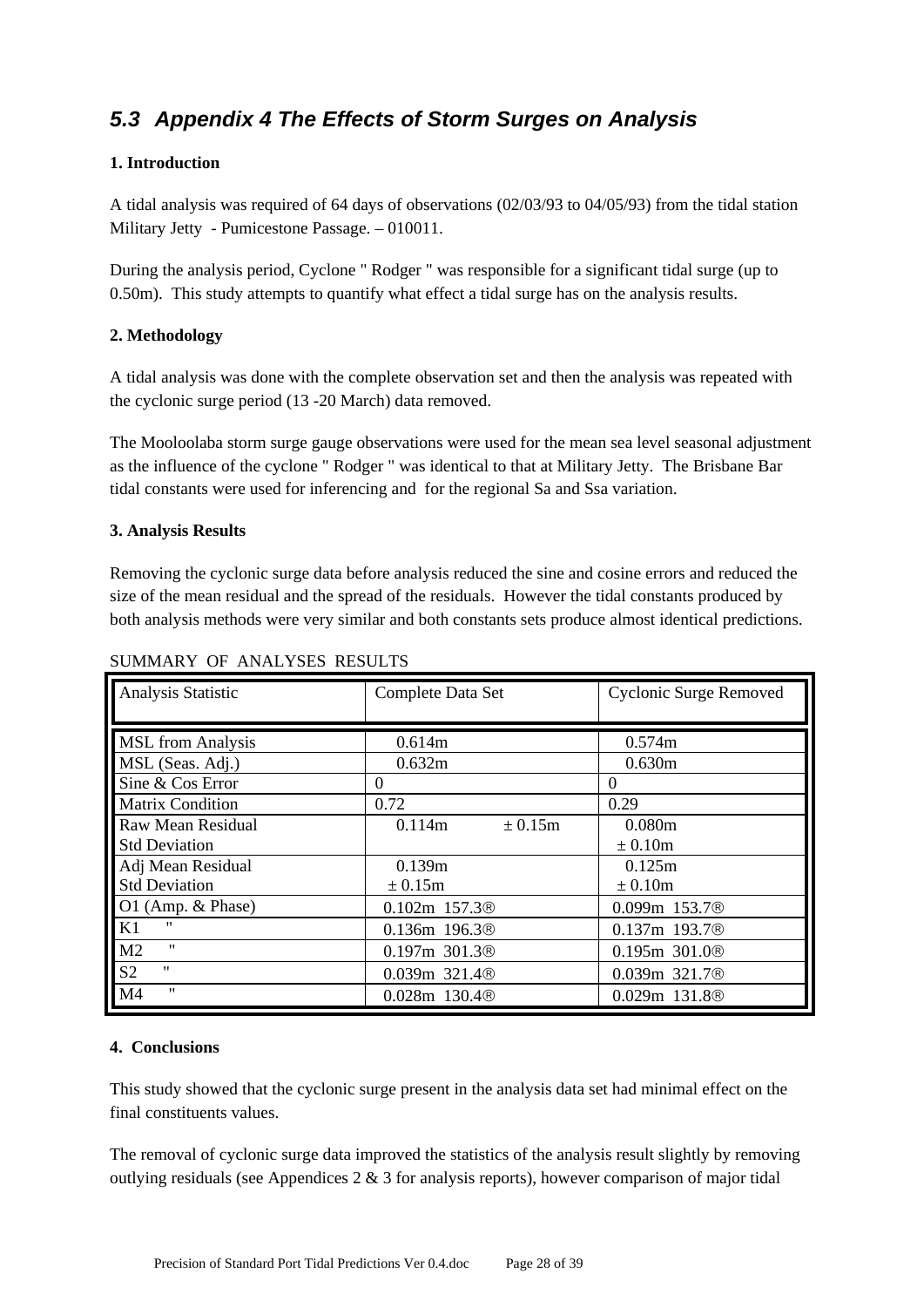constants show that there is no practical improvement in precision of predictions (see Appendix 1 for comparisons of residuals).

The most significant surge from cyclone "Rodger" lasted for approximately 48 hours (17-18 March 93) and this amounts to 3% of the 64 day data period thus any "bias" introduced into the analysis by the cyclone would be minimal. Further study would be required to check the effects of 3 or 4 cyclonic surges in a data period of about 60 days.

In conclusion it would appear that the effects of a cyclonic surge can be ignored in tidal analysis provided that period of the surge is short compared to the data period.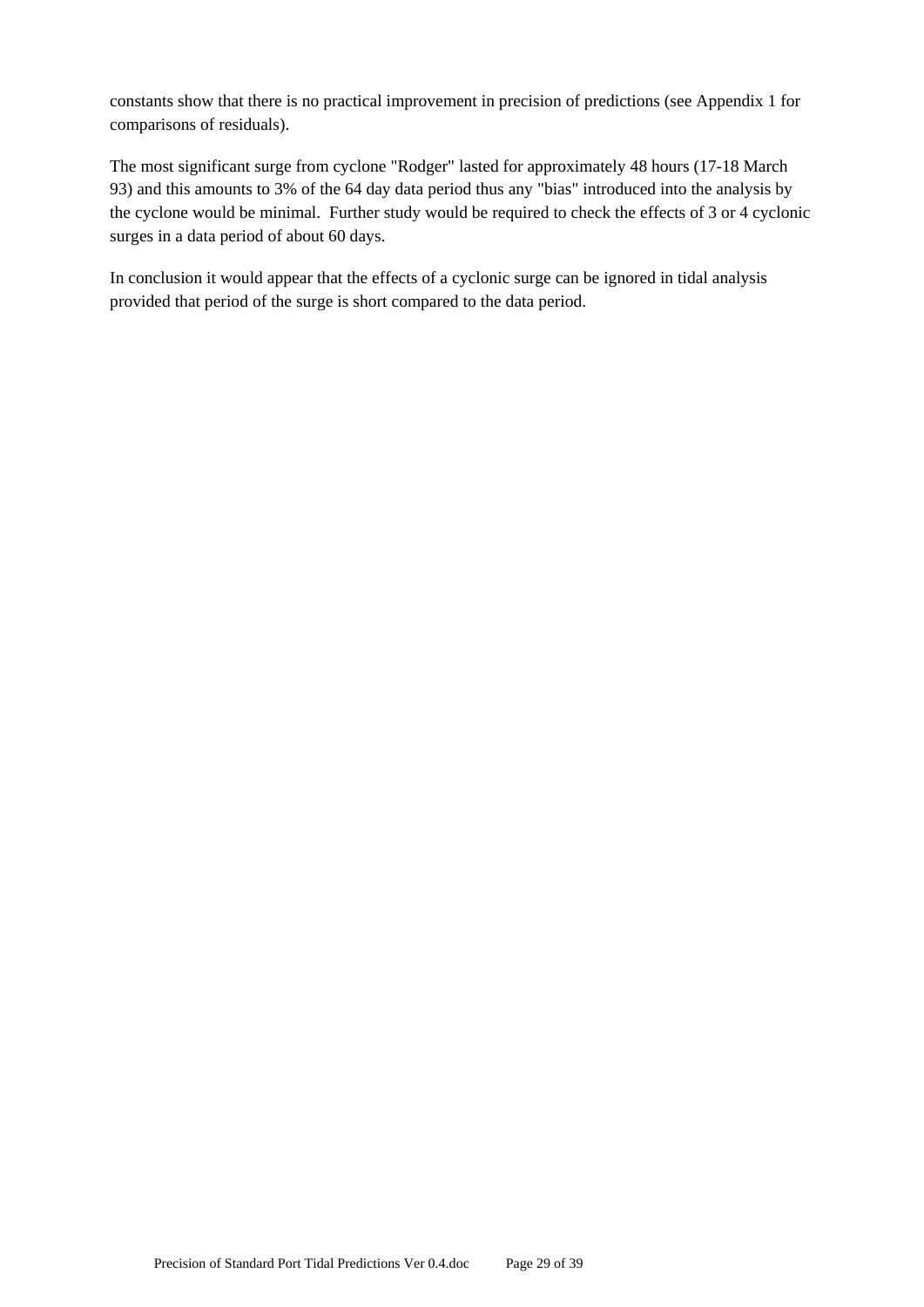## **Diagrams**



**Diagram 1 Weipa Tidal Spectra**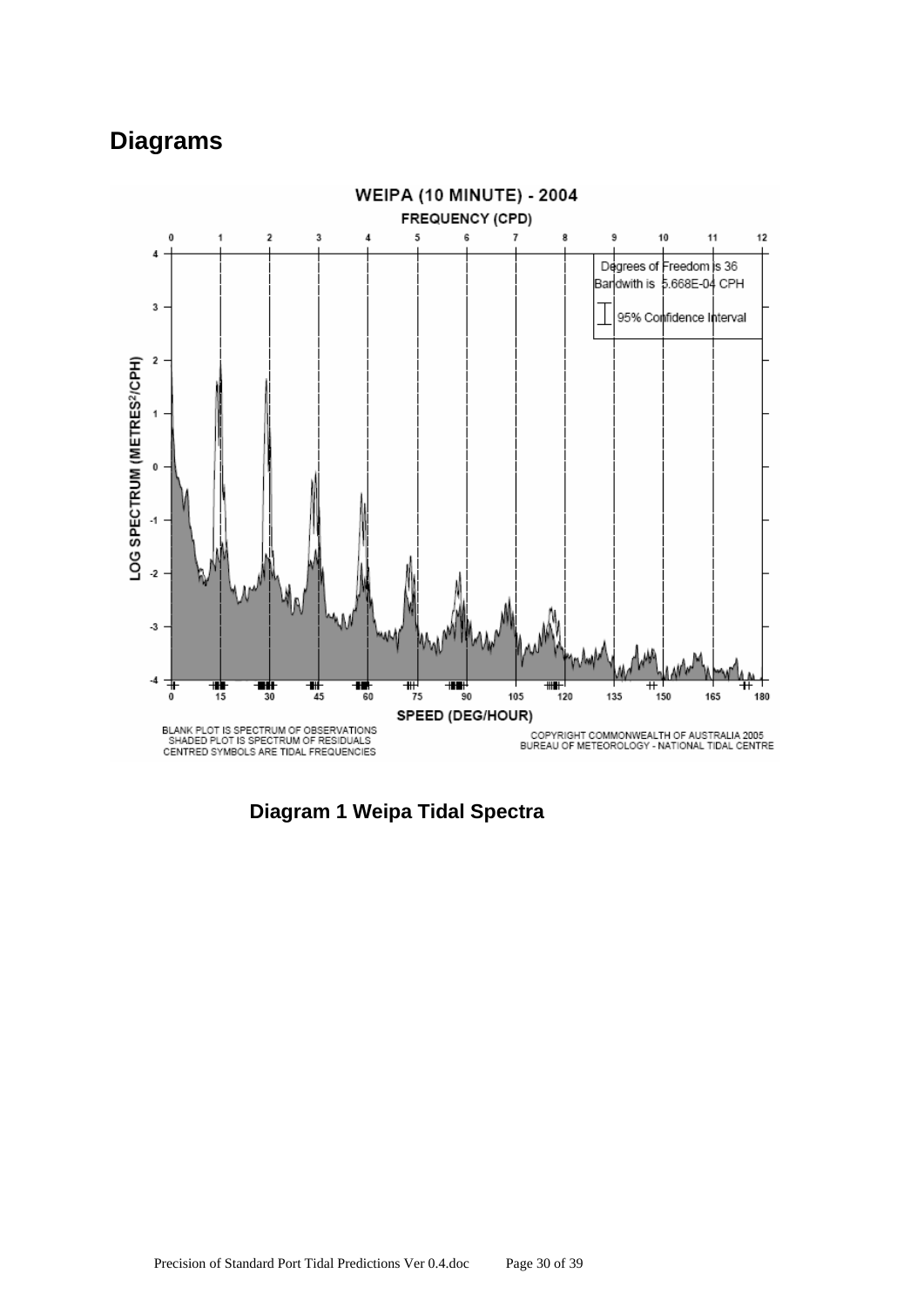

**Diagram 2 Six Minute Residual Water Levels (m) – March 2005.**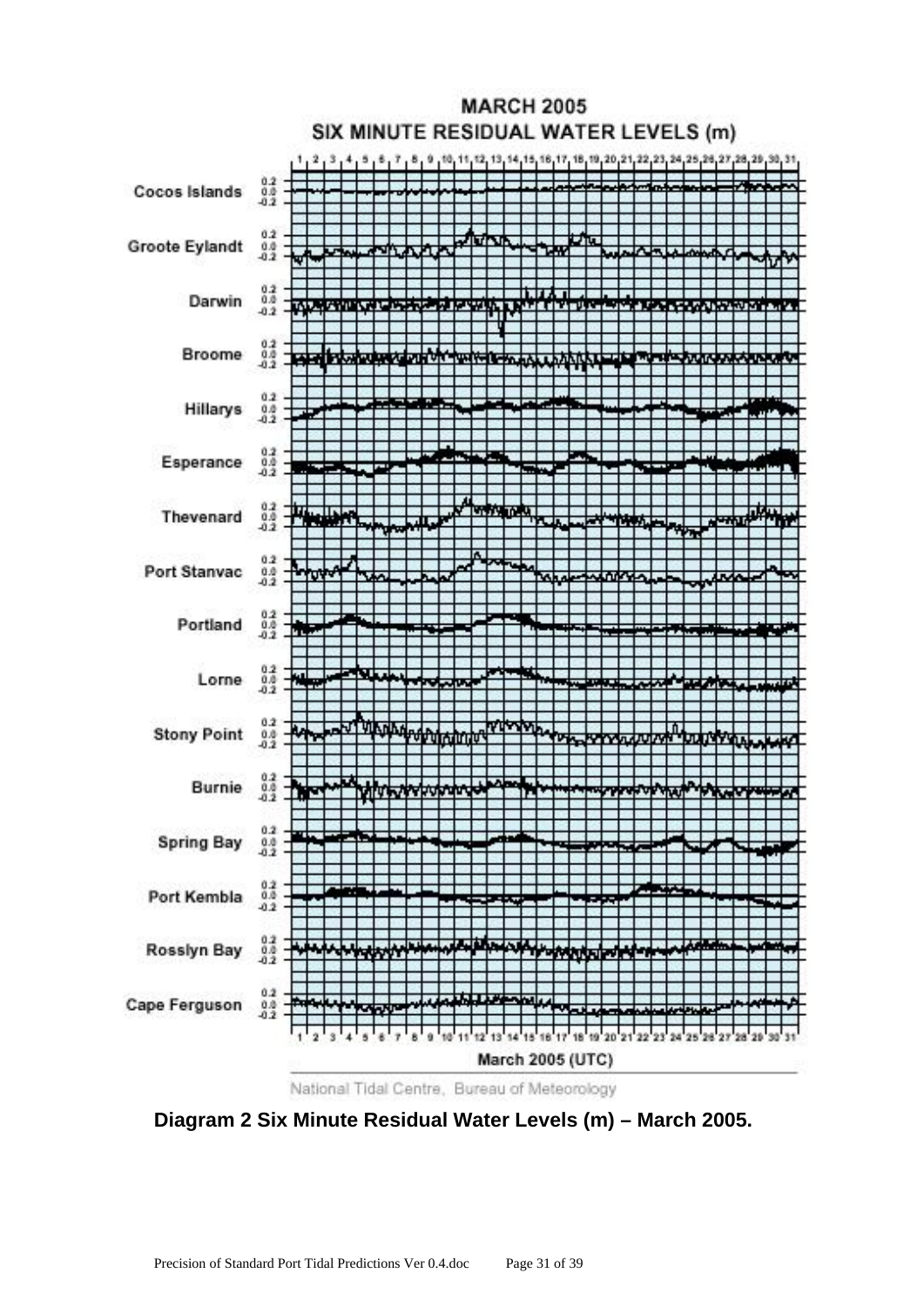### **MARCH 2005 HOURLY WIND SPEEDS (m/s)**



National Tidal Centre, Bureau of Meteorology

**Diagram 3 Hourly Wind Speeds (m/s) – March 2005.**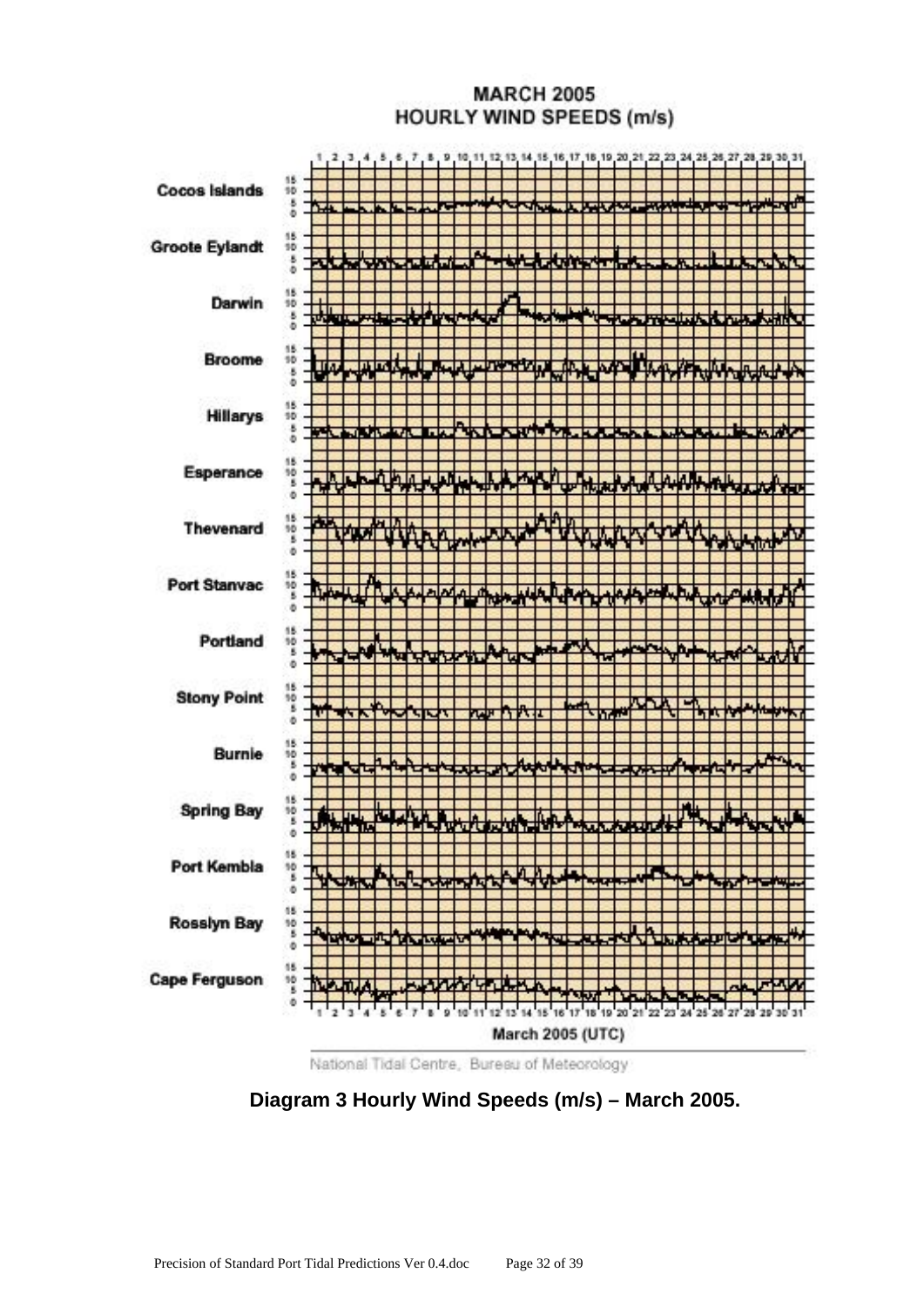### **MARCH 2005** HOURLY ATMOSPHERIC PRESSURE (hPa)



National Tidal Centre, Bureau of Meteorology

 **Diagram 4 Hourly Atmospheric Pressure (hPa) – March 2005.**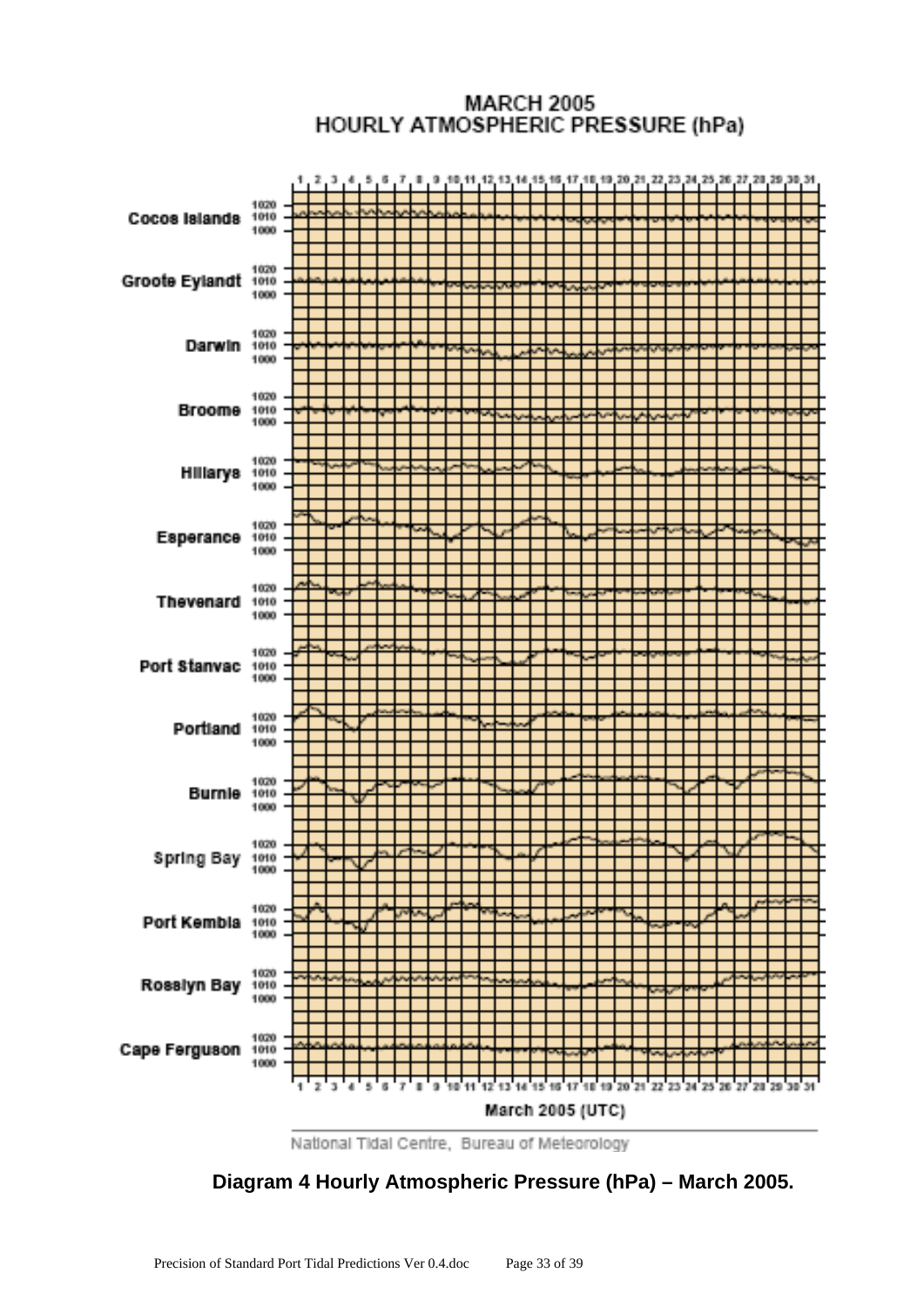

### **Diagram 5 Non-tidal residuals for 1979 at Runaway Bay (in the Broadwater) Predictions based on an analysis of the 1979 observations.**



### **Diagram 6 Non-tidal residuals for 1979 at Runaway Bay (in the Broadwater) Predictions based on an analysis of recent observations.**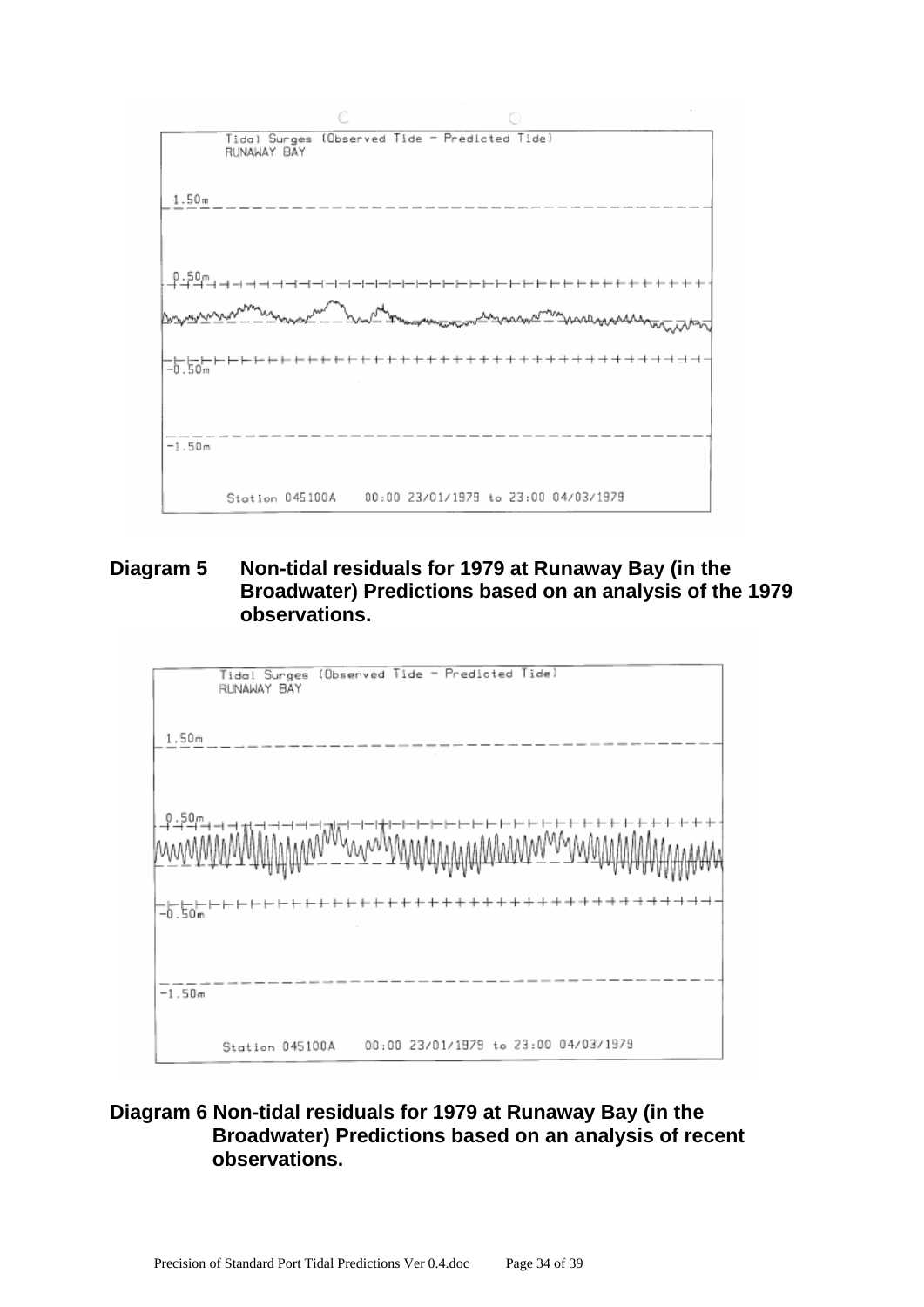#### HAY POINT - 2004 RESIDUALS

TEN MINUTE OBSERVED SEA LEVELS MINUS OFFICIAL PREDICTIONS (m)



Copyright:NTC-BoM

### **Diagram 7 Hay Point 2004 Residuals**

HAY POINT - 2004 DATA USING AN ANALYSIS OF THE 2004 DATA

| Mean                                     | : residuals       | 0.000 | observations 3.328 |  |
|------------------------------------------|-------------------|-------|--------------------|--|
| Mean of absolute value : residuals 0.076 |                   |       | observations 3.328 |  |
| Standard deviation                       | : residuals 0.097 |       | observations 1.418 |  |

Distribution of residuals

| From    | To      | Number | Percentage                                            |  |
|---------|---------|--------|-------------------------------------------------------|--|
| $-0.40$ | -0.30   | 3      | $0.01$ %                                              |  |
| $-0.30$ | $-0.20$ | 518    | $0.98$ %                                              |  |
| $-0.20$ | -0.10   | 6655   | $12.57$ %                                             |  |
| $-0.10$ | 0.00    | 21544  | 40.70 %                                               |  |
| 0.00    | 0.10    | 16481  | $31.14*$                                              |  |
| 0.10    | 0.20    | 5938   | $11.22$ %                                             |  |
| 0.20    | 0.30    | 1526   | 2.88%                                                 |  |
| 0.30    | 0.40    | 244    | 0.46%                                                 |  |
| 0.40    | 0.50    | 23     | $0.04$ %                                              |  |
|         |         |        |                                                       |  |
|         |         |        | Number of values = $52932$ , zeros = 239 and gaps = 0 |  |

### **Diagram 8 Hay Point 2004 Non-Tidal Residual Statistics**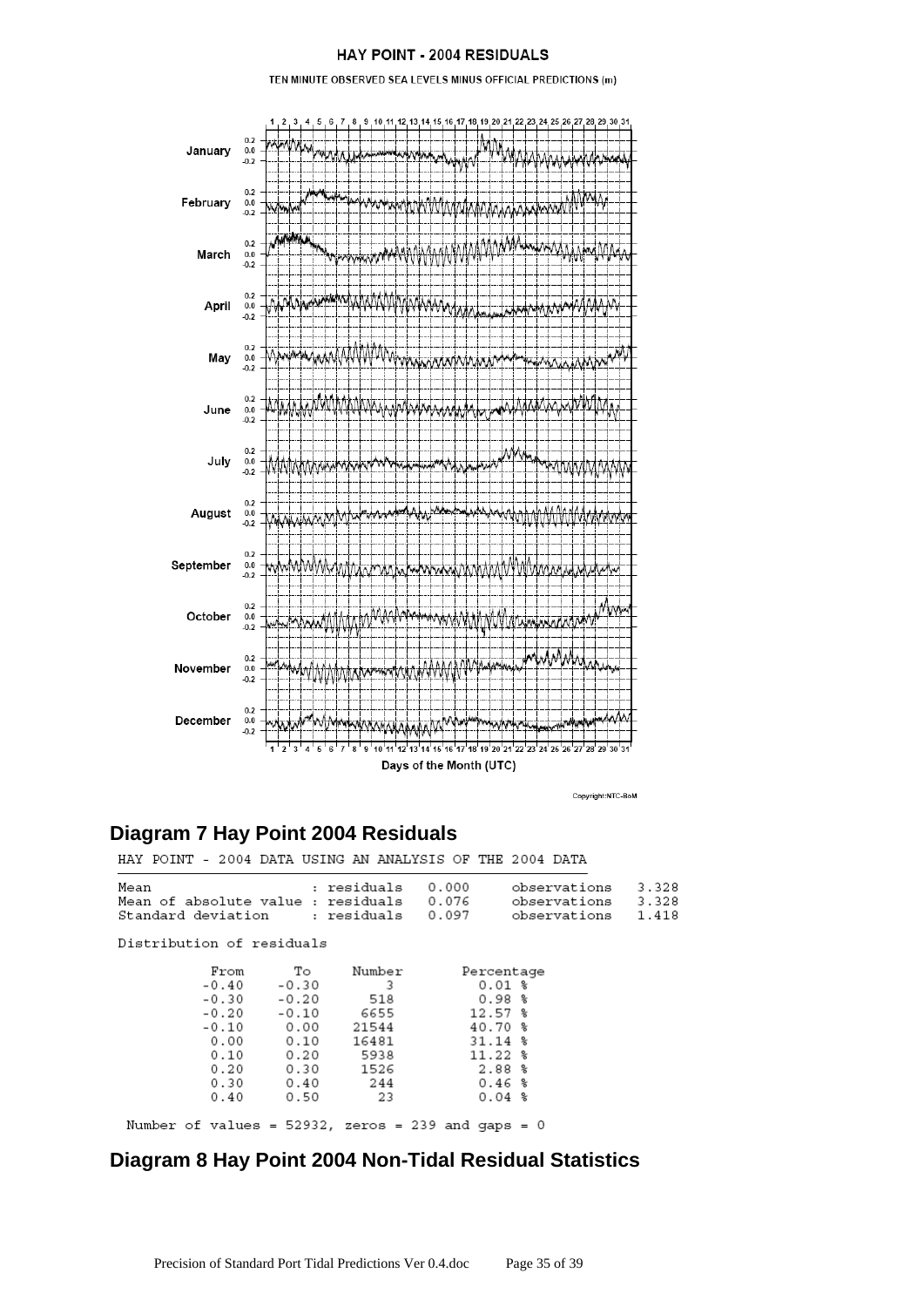#### MOOLOOLABA - 2004 RESIDUALS

TEN MINUTE OBSERVED SEA LEVELS MINUS OFFICIAL PREDICTIONS (m)



# **Diagram 9 Mooloolaba 2004 Residuals**<br>MOOLOOLABA - 2004 DATA USING AN ANALYSIS OF THE 2004 DATA

| Mean<br>Mean of absolute value : residuals 0.048<br>Standard deviation : residuals 0.060 |               | : residuals           | 0.000       | observations<br>observations<br>observations | 0.934<br>0.934<br>0.440 |
|------------------------------------------------------------------------------------------|---------------|-----------------------|-------------|----------------------------------------------|-------------------------|
| Distribution of residuals                                                                |               |                       |             |                                              |                         |
| From<br>$-0.30$                                                                          | To<br>$-0.20$ | Number<br>1           |             | Percentage<br>0.00%                          |                         |
| $-0.20$                                                                                  | $-0.10$ 0.00  | $-0.10$ 1288<br>27714 | 52.36%      | $2.43$ 8                                     |                         |
| 0.00<br>0.10                                                                             | 0.10          | 20814<br>0.20 2924    | $39.32$ $%$ | $5.52*$                                      |                         |
| 0.20<br>0.30                                                                             | 0.30<br>0.40  | 149<br>42             |             | $0.28$ %<br>$0.08$ %                         |                         |
| Number of values = 52932, zeros = 313 and gaps = 0                                       |               |                       |             |                                              |                         |

## **Diagram 10 Mooloolaba 2004 Non-Tidal Residual Statistics**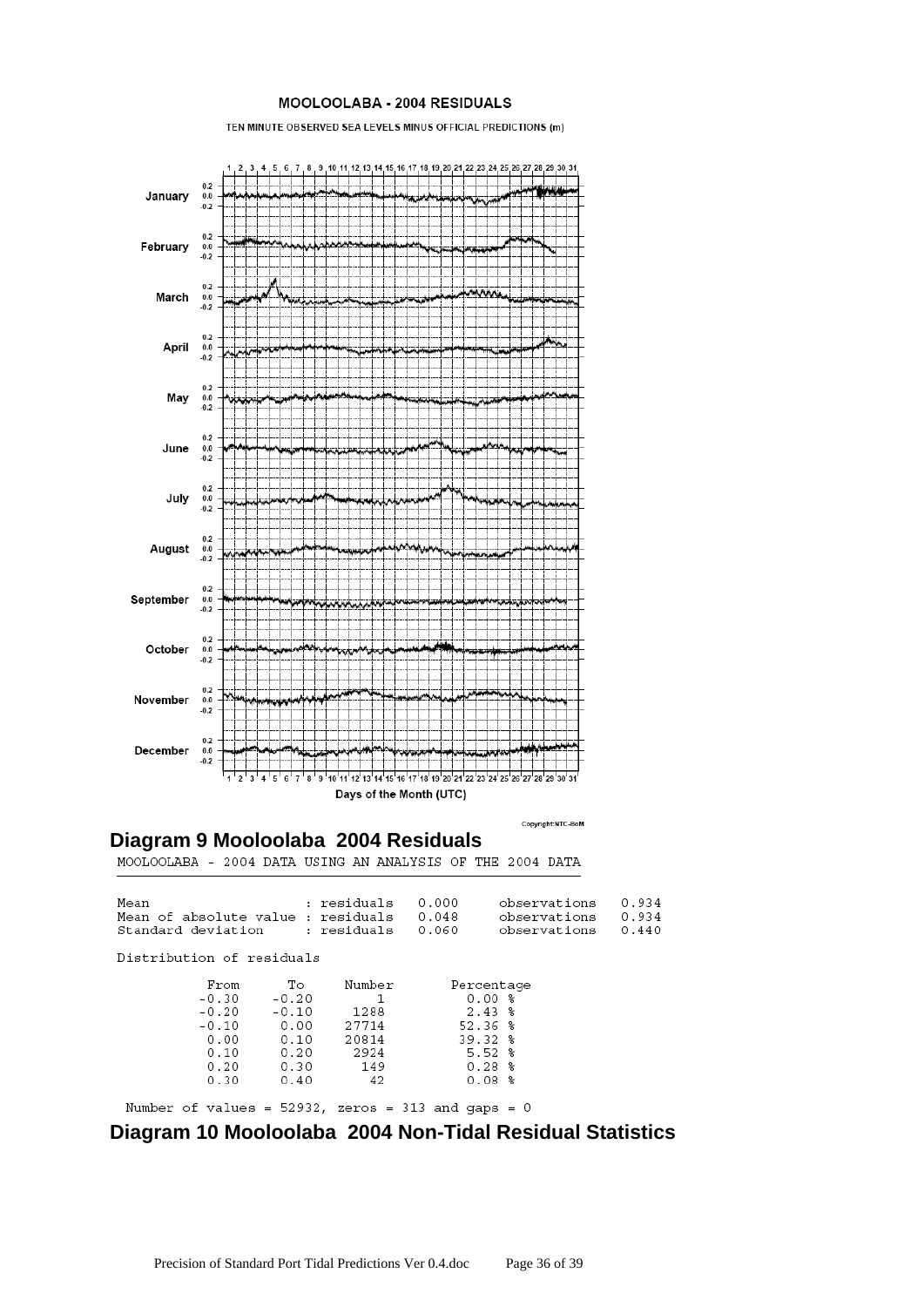#### **WEIPA - 2004 RESIDUALS**

TEN MINUTE OBSERVED SEA LEVELS MINUS OFFICIAL PREDICTIONS (m)



Copyright:NTC-BoM

# **Diagram 11 Weipa 2004 Residuals**<br>WEIPA - 2004 DATA USING AN ANALYSIS OF THE 2004 DATA

| Mean                                                  |         | : residuals | 0.000      | observations | 1.803 |
|-------------------------------------------------------|---------|-------------|------------|--------------|-------|
| Mean of absolute value : residuals 0.100              |         |             |            | observations | 1.803 |
| Standard deviation                                    |         | : residuals | 0.130      | observations | 0.585 |
| Distribution of residuals                             |         |             |            |              |       |
| From                                                  | To      | Number      | Percentage |              |       |
| $-0.50$                                               | $-0.40$ | - 31        |            | 0.06 %       |       |
| $-0.40$                                               | $-0.30$ | 701         | $1.32$ $%$ |              |       |
| $-0.30$                                               | $-0.20$ | 2483        | $4.69*$    |              |       |
| $-0.20$                                               | $-0.10$ | 7667        | $14.48*$   |              |       |
| $-0.10$                                               | 0.00    | 15396       | $29.09*$   |              |       |
| 0.00                                                  | 0.10    | 16105       | $30.43$ %  |              |       |
| 0.10                                                  | 0.20    | 8092        | $15.29*$   |              |       |
| 0.20                                                  | 0.30    | 1578        | 2.98%      |              |       |
| 0.30                                                  | 0.40    | 661         | $1.25$ %   |              |       |
| 0.40                                                  | 0.50    | 114         | $0.22$ %   |              |       |
| 0.50                                                  | 0.60    | 47          | $0.09$ %   |              |       |
| 0.60                                                  | 0.70    | 41          | $0.08$ %   |              |       |
| 0.70                                                  | 0.80    | 11          | $0.02$ %   |              |       |
| 0.80                                                  | 0.90    | 5           | $0.01$ %   |              |       |
| Number of values = $52932$ , zeros = 169 and gaps = 0 |         |             |            |              |       |

## **Diagram 12 Weipa 2004 Non-Tidal Residual Statistics**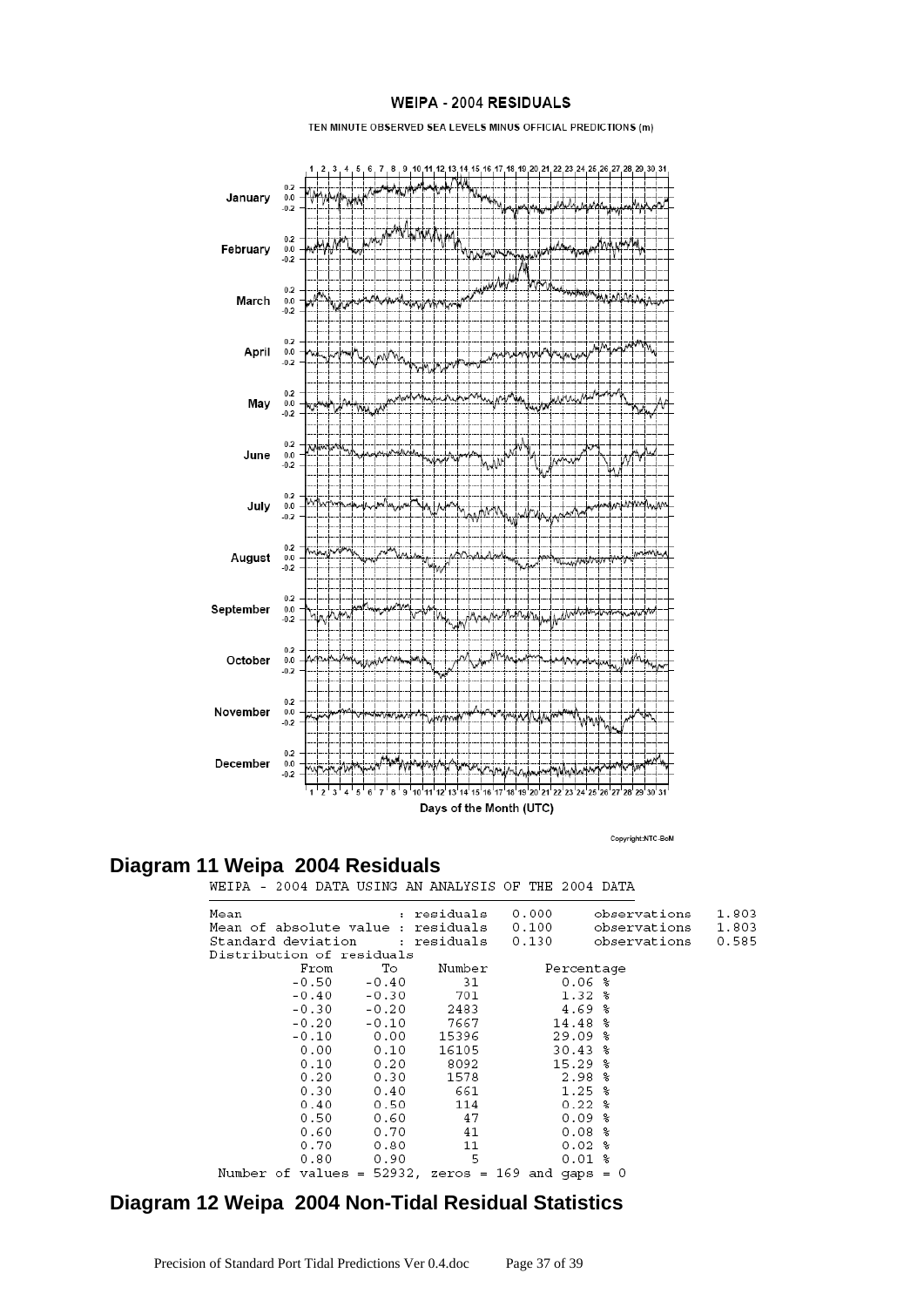#### Mooloolaba High Tide Differences

|                  |     | 01/01/1985 to 31/12/2004 |                  |     |            |
|------------------|-----|--------------------------|------------------|-----|------------|
| Time<br>Class    |     | Percentage               | Height<br>Class  |     | Percentage |
| Minutes          |     |                          | Centimetres      |     |            |
| OUT OF RANGE     |     | 0.0                      | $-035$ TO $-031$ |     | 0.0        |
| $-055$ TO $-051$ |     | 0.0                      | -030 TO -026     |     | 0.1        |
| -050 TO -046     |     | 0.0                      | $-025$ TO $-021$ |     | 0.3        |
| $-045$ TO $-041$ |     | 0.1                      | $-020$ TO $-016$ |     | 2.1        |
| $-040$ TO $-036$ |     | 0.1                      | $-015$ TO $-011$ |     | 8.2        |
| $-035$ TO $-031$ |     | 0.3                      | $-010$ TO $-006$ |     | 15.5       |
| $-030$ TO $-026$ |     | 0.5                      | $-005$ TO $-001$ |     | 24.1       |
| $-025$ TO $-021$ |     | 1.0                      | 000 TO           | 004 | 23.2       |
| $-020$ TO $-016$ |     | 2.1                      | 005 TO           | 009 | 15.1       |
| $-015$ TO $-011$ |     | 5.1                      | 010 TO           | 014 | 7.2        |
| $-010$ TO $-006$ |     | 11.4                     | 015 TO           | 019 | 2.6        |
| $-005$ TO $-001$ |     | 23.3                     | 020<br>TО        | 024 | 0.9        |
| 000 TO           | 004 | 27.2                     | 025 TO           | 029 | 0.4        |
| 005 TO           | 009 | 16.7                     | 030 TO           | 034 | 0.1        |
| 010 TO           | 014 | 6.8                      | 035 TO           | 039 | 0.0        |
| 015 TO           | 019 | 2.9                      | 040 TO           | 044 | 0.0        |
| 020 TO           | 024 | 1.2                      |                  |     |            |
| 025 TO           | 029 | 0.6                      |                  |     |            |
| 030 TO           | 034 | 0.3                      |                  |     |            |
| 035 TO           | 039 | 0.1                      |                  |     |            |
| 040 TO           | 044 | 0.1                      |                  |     |            |
| 045 TO           | 049 | 0.1                      |                  |     |            |
| 050 TO           | 054 | 0.0                      |                  |     |            |
| 055 TO           | 059 | 0.0                      |                  |     |            |

## **Diagram 13 Mooloolaba High Tide Differences**

Mooloolaba Low Tide Differences

|         |     |                  | 01/01/1985 to 31/12/2004 |                  |             |                  |            |  |
|---------|-----|------------------|--------------------------|------------------|-------------|------------------|------------|--|
| Time    |     |                  |                          | Height           |             |                  |            |  |
| Class   |     |                  | Percentage               | Class            |             |                  | Percentage |  |
| Minutes |     |                  |                          |                  | Centimetres |                  |            |  |
|         |     | OUT OF RANGE     | 0.0                      | $-035$ TO $-031$ |             |                  | 0.0        |  |
|         |     | $-055$ TO $-051$ | 0.0                      | $-030$ TO $-026$ |             |                  | 0.1        |  |
|         |     | $-050$ TO $-046$ | 0.0                      |                  |             | $-025$ TO $-021$ | 0.6        |  |
|         |     | $-045$ TO $-041$ | 0.1                      |                  |             | $-020$ TO $-016$ | 2.7        |  |
|         |     | $-040$ TO $-036$ | 0.1                      | $-015$ TO $-011$ |             |                  | 9.0        |  |
|         |     | $-035$ TO $-031$ | 0.2                      | $-010$ TO $-006$ |             |                  | 17.1       |  |
|         |     | $-030$ TO $-026$ | 0.5                      | $-005$ TO $-001$ |             |                  | 23.7       |  |
|         |     | $-025$ TO $-021$ | 1.2                      | 000 TO           |             | 004              | 22.1       |  |
|         |     | $-020$ TO $-016$ | 2.3                      | 005 TO           |             | 009              | 14.2       |  |
|         |     | $-015$ TO $-011$ | 5.7                      | 010 TO           |             | 014              | 6.6        |  |
| $-010$  |     | $TO - 006$       | 13.2                     | 015 TO           |             | 019              | 2.4        |  |
|         |     | $-005$ TO $-001$ | 24.1                     | 020 TO           |             | 024              | 1.1        |  |
| 000 TO  |     | 004              | 25.6                     | 025 TO           |             | 029              | 0.3        |  |
| 005 TO  |     | 009              | 15.1                     | 030 TO           |             | 034              | 0.1        |  |
| 010 TO  |     | 014              | 6.4                      | 035 TO           |             | 039              | 0.1        |  |
| 015 TO  |     | 019              | 2.7                      | 040 TO           |             | 044              | 0.0        |  |
| 020 TO  |     | 024              | 1.4                      |                  |             |                  |            |  |
| 025 TO  |     | 029              | 0.6                      |                  |             |                  |            |  |
| 030 TO  |     | 034              | 0.3                      |                  |             |                  |            |  |
| 035     | TO. | 039              | 0.2                      |                  |             |                  |            |  |
| 040 TO  |     | 044              | 0.1                      |                  |             |                  |            |  |
| 045 TO  |     | 049              | 0.0                      |                  |             |                  |            |  |
| 050 TO  |     | 054              | 0.0                      |                  |             |                  |            |  |
| 055 TO  |     | 059              | 0.0                      |                  |             |                  |            |  |
|         |     | OUT OF RANGE     | 0.0                      |                  |             |                  |            |  |

## **Diagram 14 Mooloolaba Low Tide Differences**